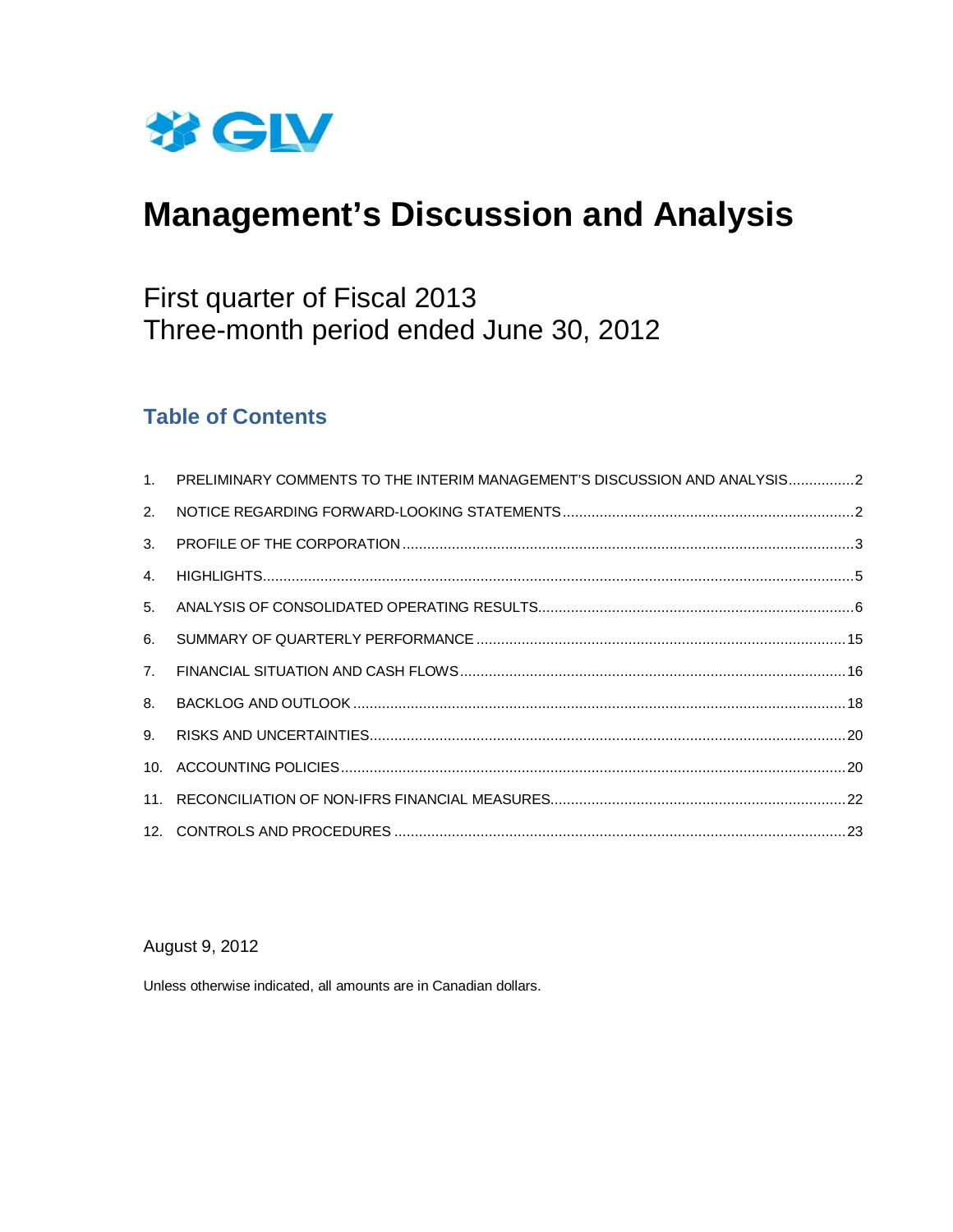# <span id="page-1-0"></span>**1. PRELIMINARY COMMENTS TO THE INTERIM MANAGEMENT'S DISCUSSION AND ANALYSIS**

This interim Management's Discussion & Analysis ("MD&A") was prepared under the responsibility of GLV Inc.'s management and approved by its Board of Directors as of August 9, 2012. The information appearing herein accounts for all significant events that occurred prior to that date. The MD&A presents the Corporation's position and business context as they were, to management's best knowledge, upon its approval by the Board of Directors.

This interim MD&A should be read in conjunction with the unaudited interim condensed consolidated financial statements and accompanying notes for the three-month period ended June 30, 2012, as well as with the consolidated financial statements and accompanying notes for the fiscal year ended March 31, 2012.

The financial information presented in this interim MD&A, including tabular amounts, is prepared in accordance with the International Financial Reporting Standards ("IFRS") unless otherwise indicated.

In this MD&A, "GLV" or "the Corporation" designates, as the case may be, GLV Inc. and its subsidiaries and divisions, or GLV Inc. or one of its subsidiaries or divisions and the information contained is mainly structured by group, specifically the Water Treatment Group under Ovivo, the Pulp and Paper Group and Other. The fiscal year ending March 31, 2013 and the fiscal years ended March 31 of prior years are sometimes designated by the terms "fiscal 2013," "fiscal 2012" and so forth. The "first quarter of fiscal 2013" and the "first quarter of fiscal 2012" refer to the three-month periods ended June 30, 2012 and 2011, respectively. Unless otherwise indicated, the comparative analysis of operating results and cash flows for the three-month period ended June 30, 2012 is performed in relation to the equivalent periods ended June 30, 2011, whereas the comparative analysis of the financial situation as at June 30, 2012 is performed in relation to data recorded as at March 31, 2012.

This interim MD&A also uses non-IFRS financial measures. Please refer to the section 11, "Reconciliation of non-IFRS financial measures" of this report for more information.

Supplementary information about the Corporation, including the Annual Information Form dated June 7, 2012, the MD&A for the year ended March 31, 2012 and press releases are available on the websites of SEDAR [\(www.sedar.com\) and the Corporation \(www.glv.com\). Certain other documents, including presentations to](http://www.sedar.com/)  investors, are also available on the Corporation's website.

# **2. NOTICE REGARDING FORWARD-LOOKING STATEMENTS**

Certain information and statements in this interim MD&A and other public communications regarding management's objectives, projections, estimates, expectations or forecasts may constitute forward-looking statements within the meaning of applicable securities legislation. Forward-looking statements concern analyses and other information based on forecasted future results and estimates of amounts that cannot yet be determined. These may be observations concerning, in particular, strategies, expectations, planned activities or future actions. Forward-looking statements are recognized by the use of terms such as "forecast," "project," "could," "plan," "aim," "estimate" and other similar terms, possibly used in the future or conditional, particularly with regard to certain assumptions.

The management of GLV would like to point out that forward-looking statements involve a number of uncertainties and known and unknown risks such that GLV's actual and future results could differ considerably from those stated.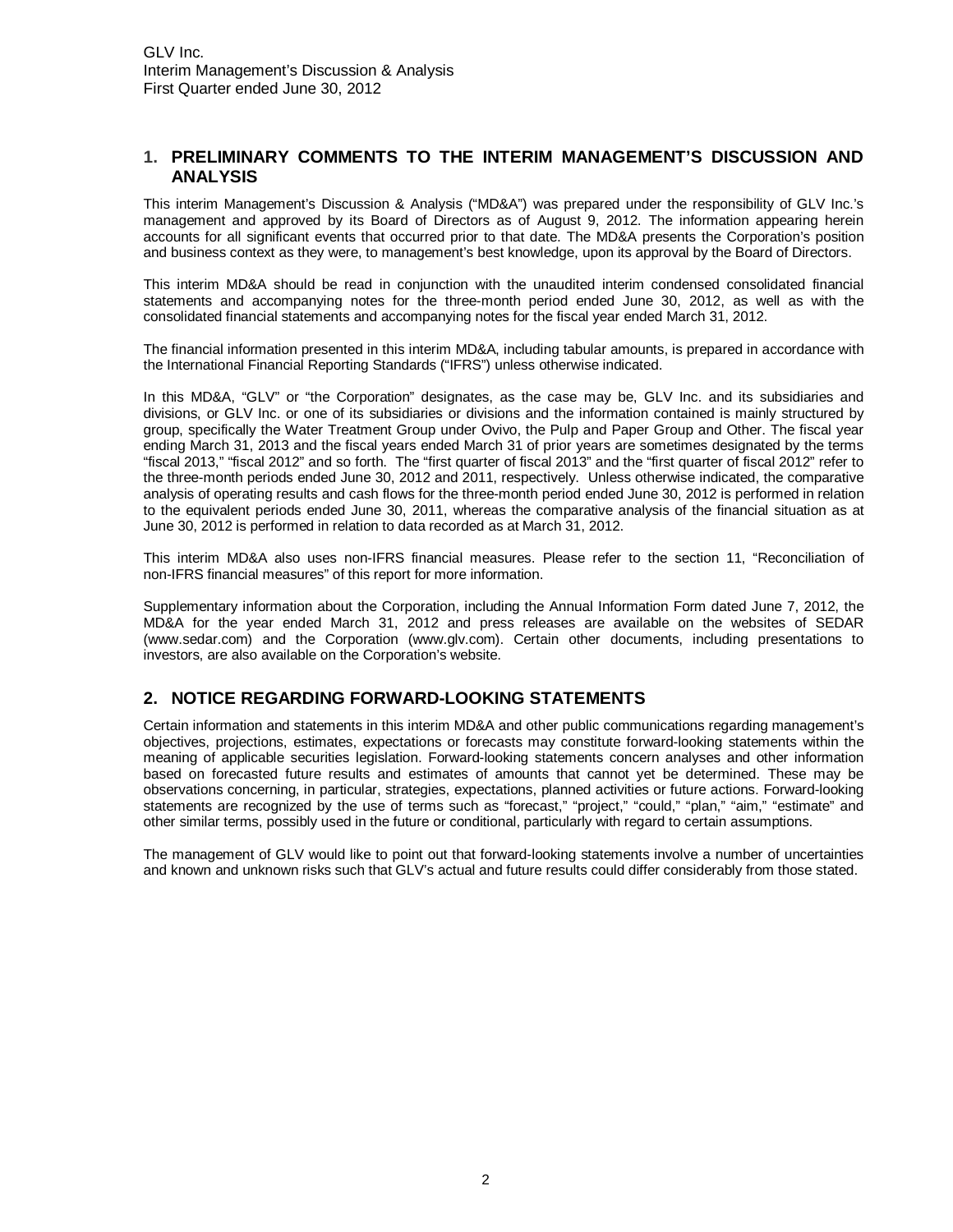<span id="page-2-0"></span>Factors of uncertainty and risk that might result in such differences include contracts with clients regarding equipments and services, operations and turnkey projects, dependence on key personnel, risks related to acquisitions, regulatory and legal risk, foreign exchange rate and foreign exchange contract risk, credit risk, asset impairment, market and liquidity risks, competition, supplier-related risks, availability of the financing required to carry on the business and strategic plan, concentration risk, availability of raw materials, fluctuations in interest rates, potential lawsuits regarding intellectual property rights, and risks associated with the Corporation's holding company structure. There can be no assurance as to the materialization of the results, performance or achievements as expressed in or underlying the forward-looking statements. In addition, unless otherwise indicated, the forward-looking statements included in this interim MD&A were made as at the date hereof, and unless required to do so pursuant to applicable securities legislation, management of GLV assumes no obligation to update or revise forward-looking statements as a result of new information, future events or other changes. Forward-looking statements are designed to provide the reader with a description of management's expectations regarding the Corporation's financial performance during fiscal 2013 and may not be appropriate for other purposes.

Additional information about the risk factors to which GLV is exposed is provided in Section 10, "Risks and uncertainties" of the MD&A for the fiscal year ended March 31, 2012.

# **3. PROFILE OF THE CORPORATION**

#### **Description of business**

GLV Inc. is a leading global provider of technological solutions used in water treatment as well as in pulp and paper production. The Corporation operates in over 20 countries and had approximately 2,200 employees as at June 30, 2012.

- The **Water Treatment Group Ovivo** designs and markets equipment and integrated solutions in the form of products and services for the treatment and recycling of municipal and industrial wastewater as well as for water used in various industrial processes. Ovivo also offers water intake screening solutions for power stations, refineries and water desalination facilities. With its extensive technology portfolio, it is positioned to provide comprehensive solutions for the filtration, clarification, treatment and purification of water for return to the environment, re-use in various industrial processes or domestic use. Ovivo's offering also includes rebuilding, upgrading and optimization services for existing equipment, the sale of spare parts as well as maintenance services.
- The **Pulp and Paper Group** designs and globally markets equipment used in various stages of paper production, from pulp preparation to sheet formation and finishing. It also serves the global market with rebuilding, upgrading and optimization services for existing equipment, as well as the sale of spare parts. It ensures that its portfolio contains innovative products and technologies that bring customers added value, such as lower energy consumption.
- In addition to these two groups, the Corporation has:
	- o Two manufacturing units that specialize in the manufacture of large custom-made parts from specifications provided by Ovivo, the Pulp and Paper Group or external customers; and
	- o The Van Der Molen division that specializes in processes for the design and marketing of equipment for certain stages of beverage production.

GLV Inc. is a public company whose shares trade on the Toronto Stock Exchange ("TSX") under the ticker symbols GLV.A and GLV.B. Its stock is included in the S&P/TSX Clean Technology Index.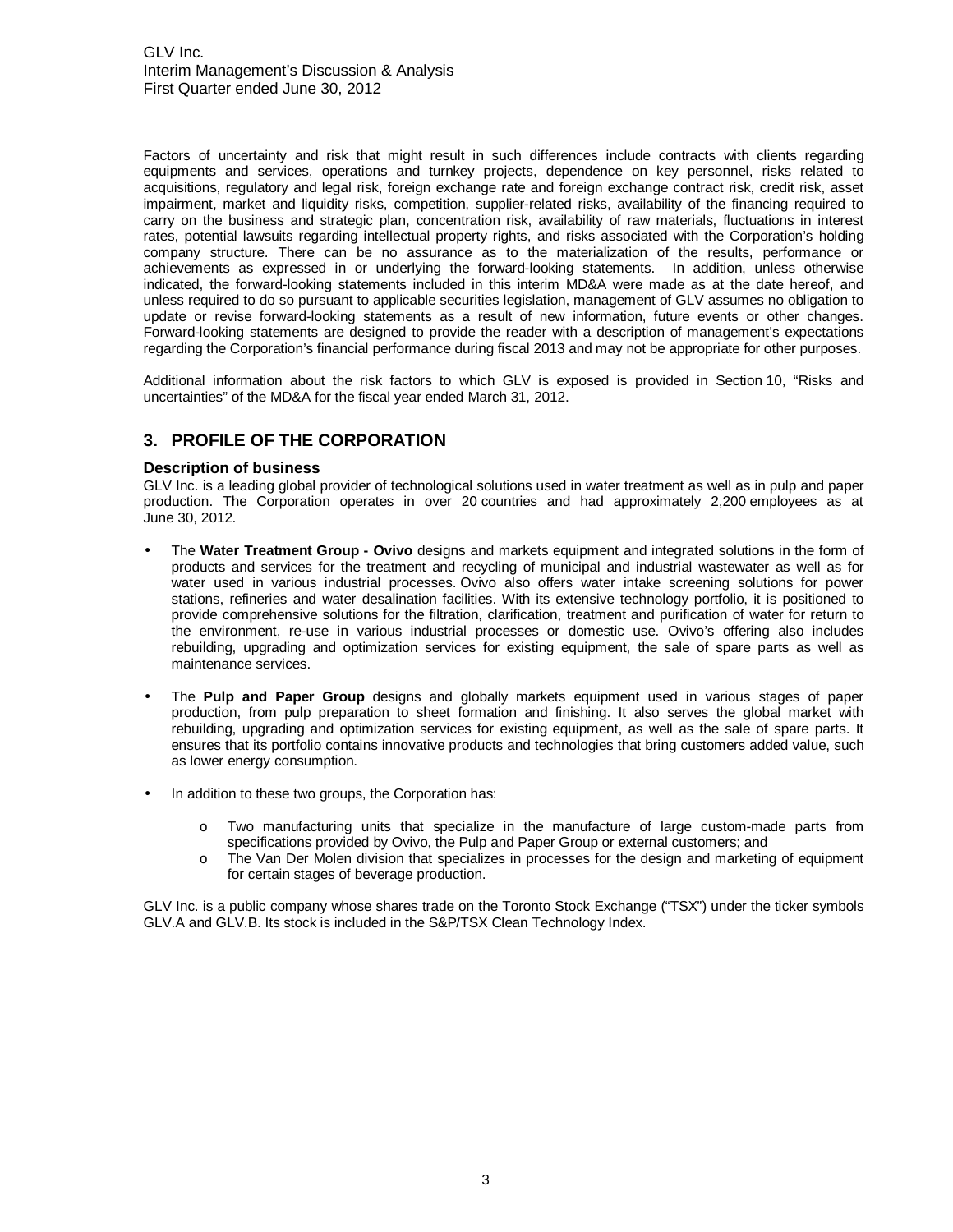## **Strategic approach**

To drive sustained revenue growth and continuous improvement in profitability, the Corporation promotes an entrepreneurial culture across the organization and implements a business strategy based on four main axes:

#### • **Development of growing markets**

The Corporation operates worldwide. It strives to expand its presence in its traditional markets of North America and Europe, while continuing business development efforts in areas of the world where water processing and pulp and paper industries boast growth potential, such as Southeast Asia, the Middle East, China, India and Russia. GLV leverages its in-house expertise to develop and offer its clients unmatched technologies and know-how. Meanwhile, Ovivo focuses on developing energy, and electronics and metals markets (formerly called microelectronics) in the industrial segment as well as the municipal market in North America, Europe, the Middle East and Africa.

#### • **Development of aftermarket services**

Aftermarket services, including the sale of spare parts, optimization and maintenance of equipment, and the operation of water treatment facilities, generate recurring revenue streams and added value. The Pulp and Paper Group is already active in this market in North America and Europe, and targets as well regions with growing demand for this type of services. Offering aftermarket services is also an integral part of Ovivo's business development strategy across all of its segments.

#### • **Manufacturing outsourcing**

The Corporation generally outsources component manufacturing to an international network of subcontractors. Accordingly, its teams can focus on product engineering, project management and sales operations, which is considered a cost advantage as it gives the Corporation sufficient flexibility to adapt to fluctuations in demand.

#### • **Acquisition of targeted businesses and technologies**

The Corporation continually seeks opportunities to enhance its technology portfolio, particularly through the addition of technologies complementary to its current technologies, and to expand its commercial presence in regions with growth potential.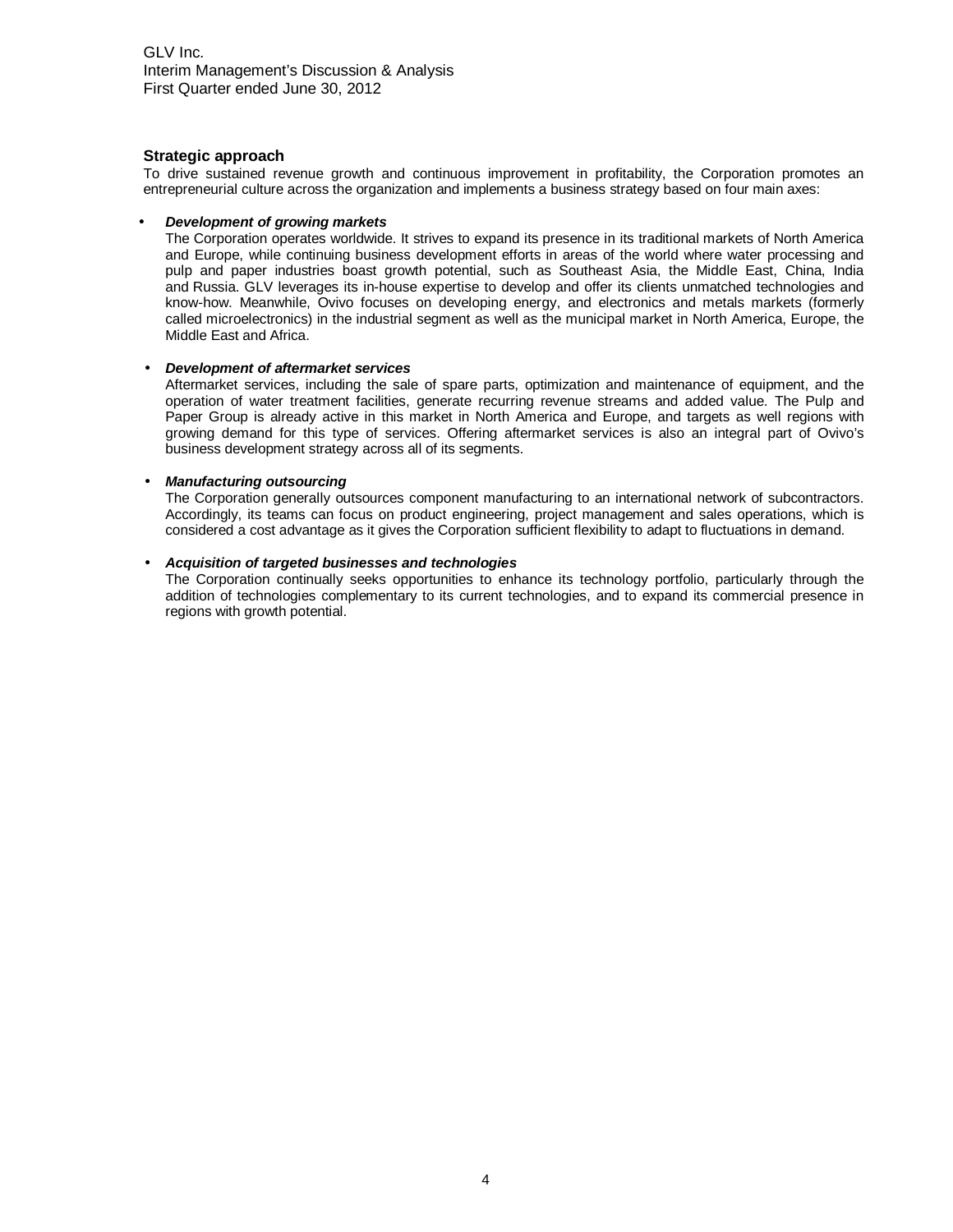# <span id="page-4-0"></span>**4. HIGHLIGHTS**

Operating results for the quarter ended June 30, 2012 were slightly more favourable than for the first quarter of the previous fiscal year. Mixed results at Ovivo were offset by good performance within the Pulp and Paper Group. For Ovivo, the recognition of costs in the first quarter of the previous fiscal year in respect of certain large desalination contracts with negative margins arising from the acquisition of Christ Water Technology ("CWT") resulted in a significant favourable change for the current quarter. However, this positive impact was fully offset by the negative performance of a few entities stemming from a low backlog as at March 31, 2012 and the completion of a few large contracts with low profit margins. Results were also dampened by lower volume in the electronics and metals market during the current quarter. Despite a decrease in business volume, operating results in the energy market and the municipal segment in the U.S and in Europe, the Middle East and Africa met or exceeded management's profitability targets for the second straight quarter. These segments are very much part of the refocused performance and growth strategy for Ovivo and the Corporation.

The Pulp and Paper Group's operating results for the first quarter of 2013 showed a sharp improvement over the previous fiscal year, due to a higher backlog as at March 31, 2012.

The Corporation reported a net loss attributable to the shareholders of GLV Inc. of (\$5.5 million) or (\$0.13) per share, basic and diluted, compared with a net loss of (\$4.1 million) or (\$0.09), respectively, for the corresponding quarter of the previous fiscal year. The unfavourable changes, despite higher consolidated EBITDA and lower amortization expense, stem primarily from the impact of the foreign exchange loss and the higher income tax expense.

Following changes to the Corporation's leadership team, particularly at Ovivo, announced in June 2012, Ovivo management has reviewed its business strategy to ensure a gradual improvement in profitability and long-term growth. This new business strategy is based on the following themes:

- Simplify and refocus global operations on markets where Ovivo is recognized as a leader and where profitability has generally met management targets, namely the energy, electronics and metals, and municipal segments in North America, Europe, the Middle East and Africa;
- Maintain operations solely in regions with a solid business base and performance record for certain segments such as food and beverage processing;
- Accelerate development in aftermarket services, particularly in regions with a significant pool of operating equipment for which the Corporation is the original equipment manufacturer;
- Refocus efforts on contracts offering products and solutions without a construction component for all operations, except for a few entities with a proven track record in managing such projects.

This repositioning will reduce the workforce by approximately 10% for all of the group's subsidiaries, generating annual savings of about \$8 million. Related restructuring costs, mainly comprising severance payments, are estimated at approximately \$4 million and will be recognized in the coming quarters of the current fiscal year.

The backlog amounted to \$343.3 million as at June 30, 2012, below the level as at March 31, 2012. The Pulp and Paper Group is mainly responsible for the decline. Ovivo's backlog increased, following growth in the energy market and the municipal segment in North America, partly offset by a decline in the municipal segment in Europe, the Middle East and Africa.

For fiscal 2013 as a whole, assuming exchange rates remain stable at current levels and in light of the outlook in the segments serviced by each group, and in particular the refocusing of Ovivo's operations, the Corporation expects consolidated revenues to range from \$600 million to \$650 million.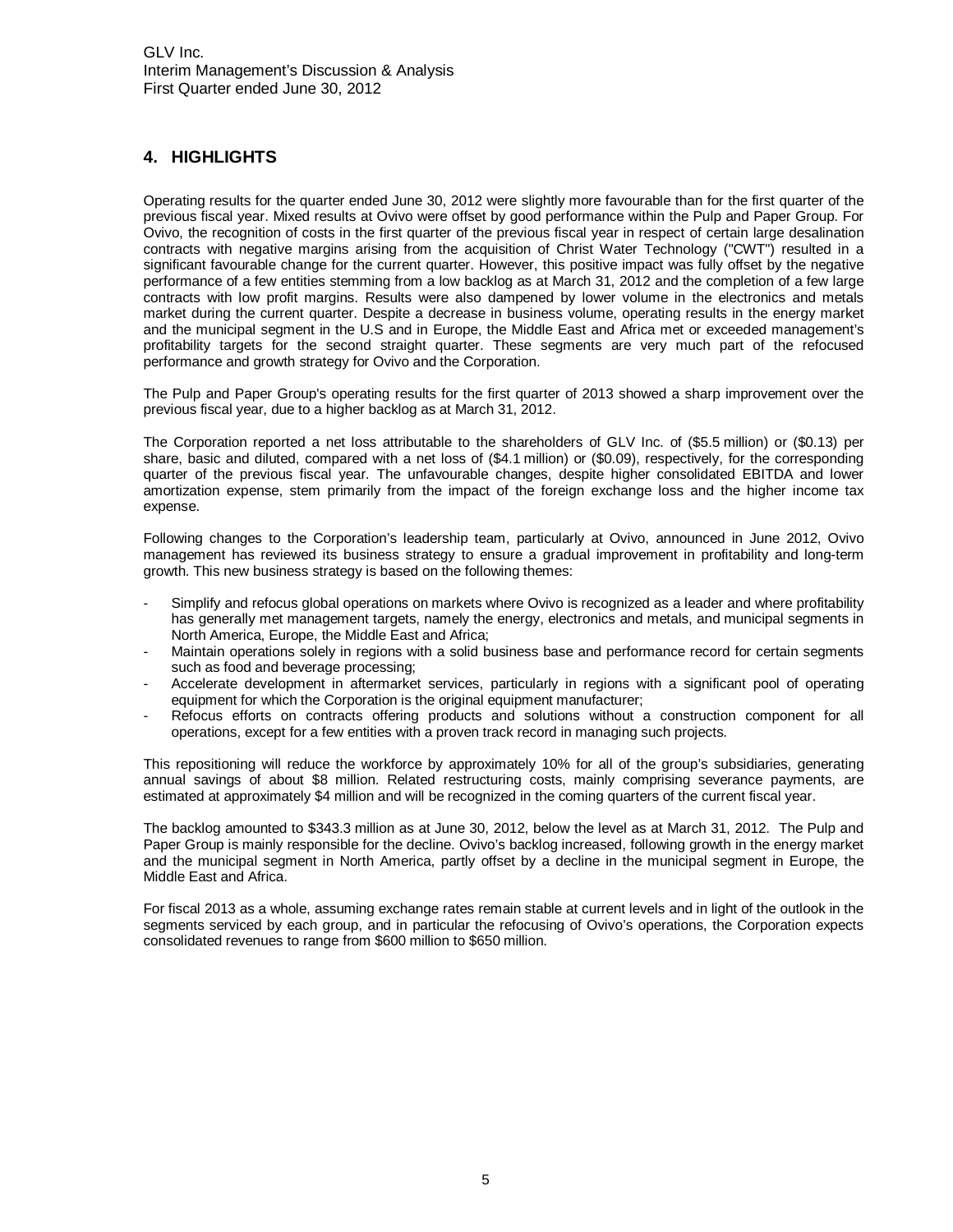# <span id="page-5-0"></span>**5. ANALYSIS OF CONSOLIDATED OPERATING RESULTS**

# **Selected information**

|                                                                |               | Quarters ended June 30 |
|----------------------------------------------------------------|---------------|------------------------|
| (In thousands of \$, except per share amounts and percentages) | 2012          | 2011                   |
| <b>Revenues</b>                                                | 147,472       | 150,421                |
| Ovivo                                                          | 85,450        | 89,460                 |
| Pulp and Paper                                                 | 54,177        | 51,278                 |
| Other                                                          | 7,845         | 9,683                  |
| <b>EBITDA</b>                                                  | 5,012         | 4,017                  |
| Ovivo                                                          | 3,124         | 3,495                  |
| Pulp and Paper                                                 | 4,230         | 2,238                  |
| Other                                                          | (2, 342)      | (1,716)                |
| EBITDA margin (as % of revenues)                               | 3.4%          | 2.7%                   |
| Ovivo                                                          | 3.7%          | 3.9%                   |
| Pulp and Paper                                                 | 7.8%          | 4.4%                   |
| Other                                                          | n/a           | n/a                    |
| Net loss attributable to shareholders of GLV Inc.              | (5, 540)      | (4,091)                |
| Net (loss) earnings:                                           |               |                        |
| attributable to shareholders of GLV Inc.                       | (5, 540)      | (4,091)                |
| attributable to non-controlling interests                      |               | 18                     |
| Total                                                          | (5, 540)      | (4,073)                |
|                                                                |               |                        |
| <b>Cash flows used</b>                                         | (16, 158)     | (7, 487)               |
| Net loss per share (basic and diluted)                         | (0.13)        | (0.09)                 |
| Cash flows used per share (basic and diluted)                  | (0.37)        | (0.17)                 |
| <b>Financial ratios</b>                                        | June 30, 2012 | March 31, 2012         |
| Total net debt to invested capital ratio                       | 25.5%         | 19.6%                  |
| Working capital ratio                                          | 1.56          | 1.57                   |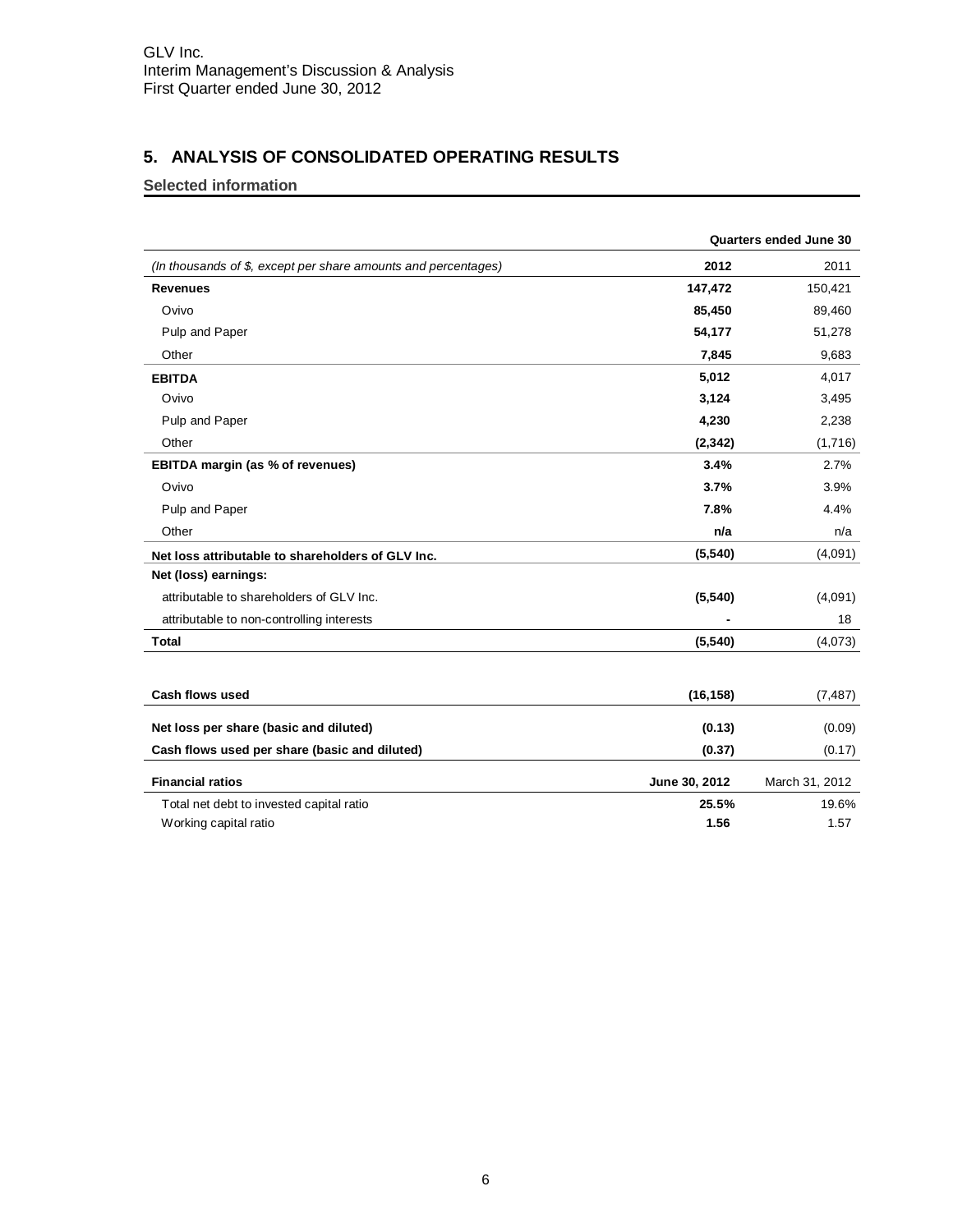# **Revenues**

|                                         |         | Quarters ended June 30 |               | Change Organic growth (1) |
|-----------------------------------------|---------|------------------------|---------------|---------------------------|
| (in thousands of $$$ )                  | 2012    | 2011                   | $\frac{0}{0}$ | %                         |
| <b>TOTAL</b>                            | 147,472 | 150,421                | (2.0)%        | 0.1%                      |
| Ovivo                                   | 85,450  | 89,460                 | (4.5)%        | (3.8)%                    |
| New equipment                           | 70,034  | 75,084                 | (6.7)%        |                           |
| Sale of parts and provision of services | 15,416  | 14,376                 | 7.2%          |                           |
| <b>Pulp and Paper</b>                   | 54,177  | 51,278                 | 5.7%          | 5.0%                      |
| New equipment                           | 21,187  | 19,717                 | 7.5%          |                           |
| Sale of parts and provision of services | 32,990  | 31,561                 | 4.5%          |                           |
| Other                                   | 7,845   | 9,683                  | $(19.0)\%$    | 14.2%                     |

(1) Organic growth is described in section 11 "Reconciliation of non-IFRS financial measures" in this MD&A.

Consolidated revenues decreased slightly in the first quarter of 2013 compared with the same period of the previous fiscal year. The decline is due to lower revenues from new equipment sales at Ovivo, the sale of a subsidiary of the Other group in the fourth quarter of fiscal 2012, and is partly offset by higher revenues at the Pulp and Paper Group. Total organic revenues are almost identical to the level in first three months of the previous fiscal year.

Currency fluctuations did not have a significant impact on consolidated revenues for the three-month period ended June 30, 2012 as the weakening of the euro was offset by the strengthening of the U.S. currency against the Canadian dollar.

#### **Ovivo**

Revenues fell in the first quarter of 2013 compared with the same period in 2012, owing primarily to weakness in the electronics and metals market and the municipal segment in North America. The decline is further heightened by the strong performance in the electronics and metals market recorded in the first quarter of 2012. The lower revenues compared with 2012 was partly offset by sharp growth in municipal segments in Europe, the Middle East and Africa and in the energy segment.

#### **Pulp and Paper Group**

Pulp and Paper Group revenues in North America grew considerably over the three-month period ended June 30, 2012 compared with the same period of the previous fiscal year, driven by the high backlog at the beginning of the quarter and the accelerated pace of contract performance. European revenues decreased during the first quarter of fiscal 2013.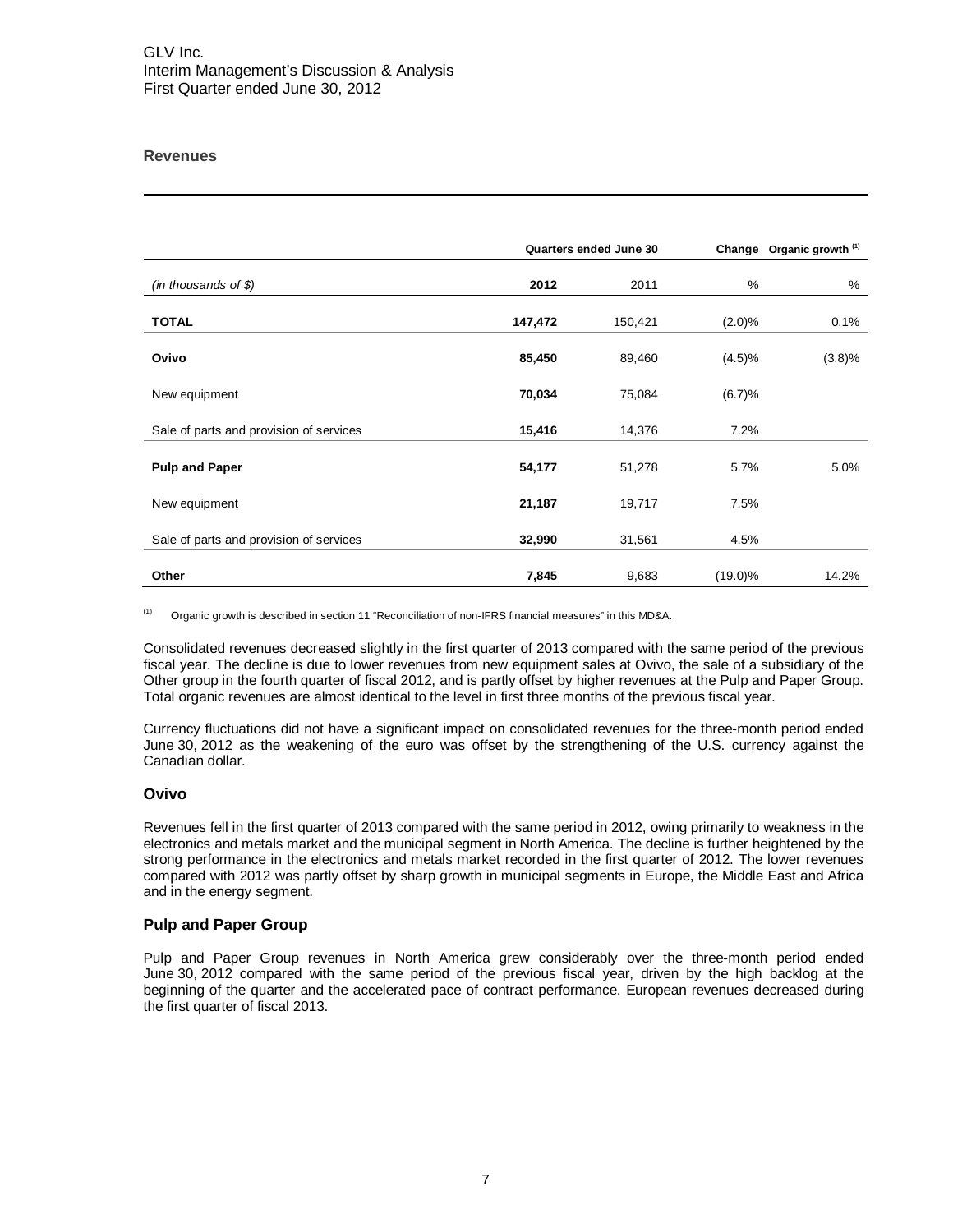# **Other**

The Other group reported lower revenues for the first quarter of 2013 compared with the first quarter of 2012 following the sale of a manufacturing unit in the fourth quarter of 2012. The manufacturing segment experienced an unusual organic increase in the first quarter due to a high backlog at the end of fiscal 2012 and efficient contract performance. Van Der Molen division revenues were slightly up.

# **Revenues by geographic segment based on destination address**

|                        | Total                              |       | Ovivo |       | <b>Pulp and Paper</b>    |       |
|------------------------|------------------------------------|-------|-------|-------|--------------------------|-------|
|                        | Twelve-month periods ended June 30 |       |       |       |                          |       |
|                        | 2012                               | 2011  | 2012  | 2011  | 2012                     | 2011  |
|                        | (as % of consolidated revenues)    |       |       |       | (as % of Group revenues) |       |
| North America          | 42.4%                              | 40.4% | 31.8% | 32.8% | 63.1%                    | 58.8% |
| Europe and Russia      | 26.2%                              | 27.2% | 28.6% | 27.6% | 18.2%                    | 21.5% |
| Asia and Asia-Pacific  | 17.1%                              | 19.9% | 21.5% | 24.8% | 11.7%                    | 13.0% |
| Middle East and Africa | 10.7%                              | 10.0% | 15.8% | 13.7% | 0.7%                     | 1.3%  |
| Latin America          | 3.6%                               | 2.5%  | 2.3%  | 1.1%  | 6.3%                     | 5.4%  |

The geographic breakdown of revenues by destination address for the most recent twelve-month period is comparable to the previous period with a downward trend in Asia and Asia-Pacific. North American revenues are up, driven by Pulp and Paper Group revenues. But the Group reported lower revenues in Europe and Russia. Ovivo operates primarily in North America, Europe and Russia, and Asia and Asia-Pacific, while the Pulp and Paper Group's main market is North America.

# **Gross margin (excluding amortization)**

|                    | Quarters ended June 30 |        | Change | Change at<br>constant<br>exchange rates |
|--------------------|------------------------|--------|--------|-----------------------------------------|
|                    | 2012                   | 2011   | %      | %                                       |
| In thousands of \$ | 33,937                 | 31,988 | 6.1%   | 7.3%                                    |
| As % of revenues   | 23.0%                  | 21.3%  |        |                                         |

For the first quarter of 2013, the higher gross margin in dollars and as a percentage of revenues, year-over-year, was driven by efficient performance of contracts in progress by the Pulp and Paper Group, particularly in North America. The Pulp and Paper Group's gross margin in Europe declined over the same period of 2012.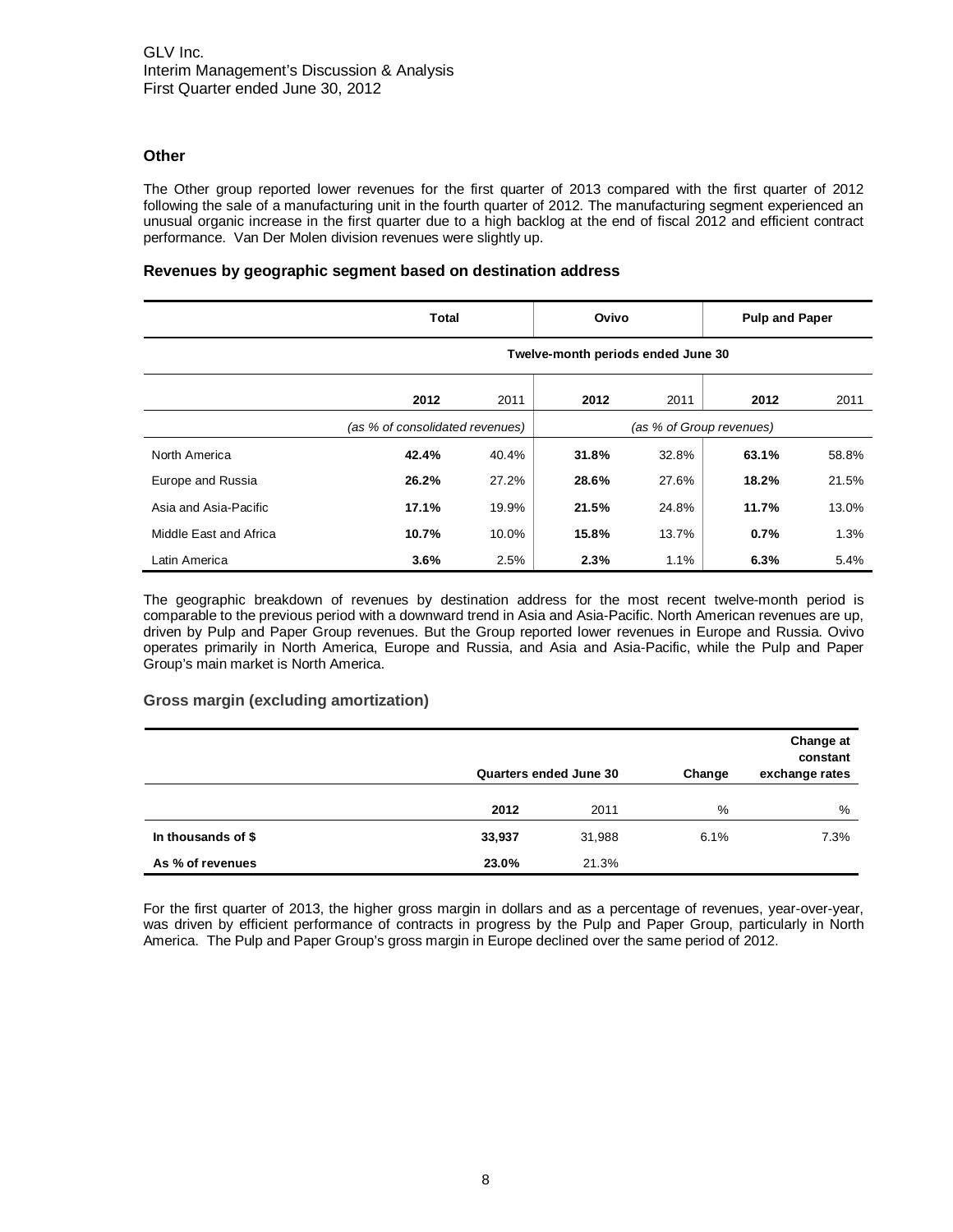For Ovivo, the overall gross margin in dollars and as a percentage dipped slightly, remaining mostly comparable with the first quarter of the previous fiscal year. The near-completion of contracts with negative margins in the desalination segment favourably impacted the group's gross margin. These contracts resulting from the acquisition of CWT had generated a negative margin for the first quarter of fiscal 2012 compared with a positive margin for the first quarter of 2013. This impact was largely offset by a decrease in operating volume in the electronics and metals market compared with an increase in the first quarter of 2012.

The Other group reported a higher gross margin for the first quarter of 2013 compared with the same period of 2012. Efficient contract performance led to a higher gross margin for the Van Der Molen division. Despite the unfavourable impact resulting from the sale of a manufacturing unit in the fourth quarter of 2012, the manufacturing units maintained a higher gross margin, driven mainly by the early completion of contracts.

#### **Selling and administrative expenses (excluding amortization)**

|                    | Quarters ended June 30 |        | Change | Change at<br>constant<br>exchange rates |
|--------------------|------------------------|--------|--------|-----------------------------------------|
|                    | 2012                   | 2011   | %      | %                                       |
| In thousands of \$ | 28,925                 | 27,971 | 3.4%   | 5.2%                                    |
| As % of revenues   | 19.6%                  | 18.6%  |        |                                         |

Selling and administrative expenses for the first quarter of 2013 were higher as a gain on the sale of a building and land had led to a decrease in the expense for the same period of fiscal 2012.

The increase as a percentage of revenues is attributable to the higher expense amount combined with the lower level of revenues compared with the first quarter of fiscal 2012 as explained previously.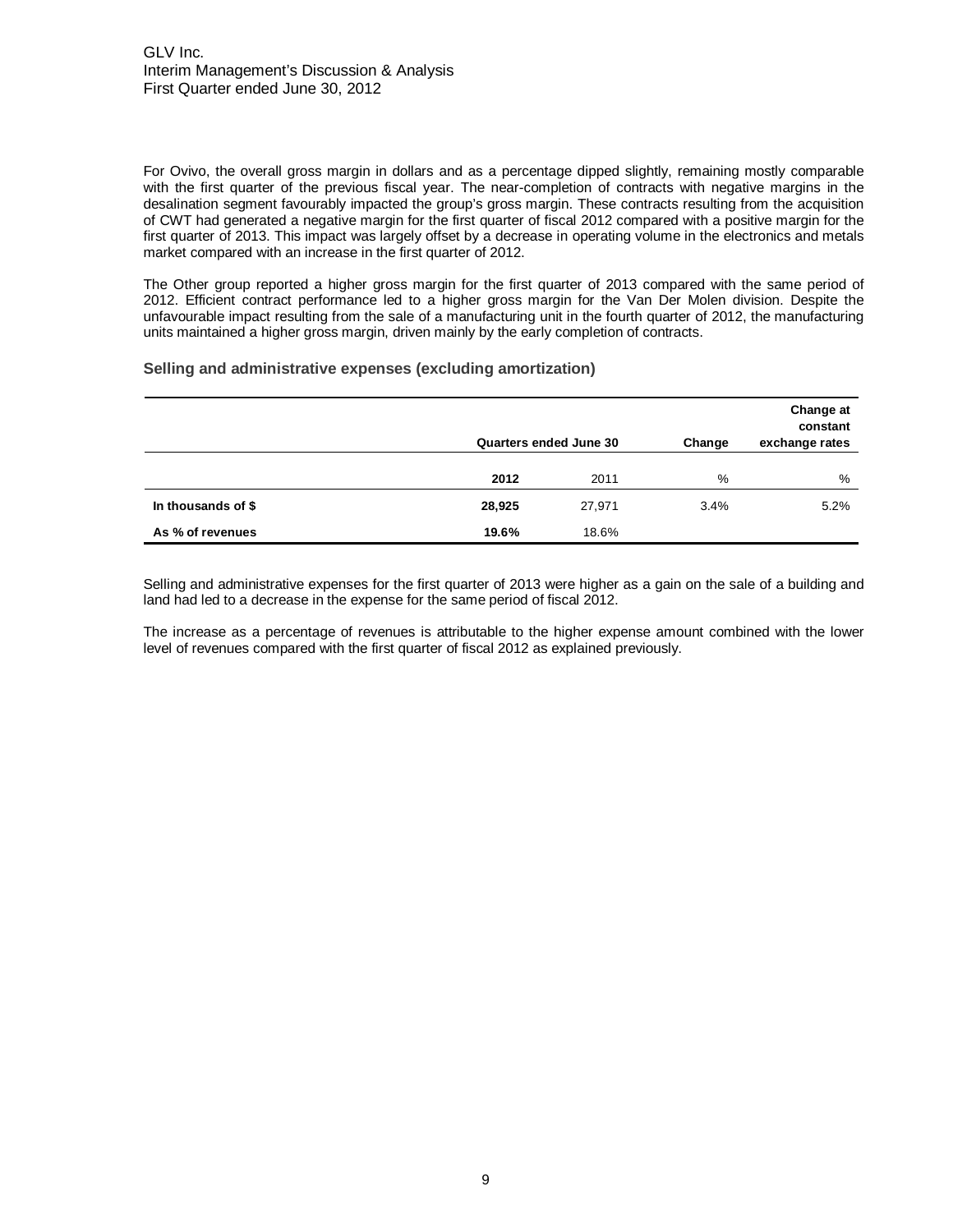# **EBITDA**

|                                            | Quarters ended June 30 |         | Change     | Change at<br>constant<br>exchange rates |
|--------------------------------------------|------------------------|---------|------------|-----------------------------------------|
|                                            | 2012                   | 2011    | %          | %                                       |
| $(in$ thousands of \$)<br><b>EBITDA</b>    | 5,012                  | 4,017   | 24.8%      | 22.4%                                   |
| Ovivo                                      | 3,124                  | 3,495   | $(10.6)\%$ | $(13.8)\%$                              |
| Pulp and Paper                             | 4,230                  | 2,238   | 89.0%      | 77.9%                                   |
| Other                                      | (2, 342)               | (1,716) | $(36.5)\%$ | $(21.2)\%$                              |
| (as % of revenues)<br><b>EBITDA</b> margin | 3.4%                   | 2.7%    |            |                                         |
| Ovivo                                      | 3.7%                   | 3.9%    |            |                                         |
| Pulp and Paper                             | 7.8%                   | 4.4%    |            |                                         |
| Other                                      | n/a                    | n/a     |            |                                         |

# **Ovivo**

Ovivo reported a lower EBITDA for the first quarter of 2013 compared with the corresponding period of the previous fiscal year. The decrease stemmed partly from lower operating volume in the electronics and metals market following a decline in the backlog as at March 31, 2012 compared with the opposite impact in the first quarter of 2012. Moreover, additional costs were incurred to complete large contracts in the industrial segment. The decrease was partly offset by the near-completion of desalination contracts with negative margins resulting from the acquisition of CWT that had generated a negative EBITDA in the first quarter of fiscal 2012 compared with a positive result for the first quarter of 2013.

Profitability in the energy and municipal segments in North America met management expectations for the threemonth period ended June 30, 2012.

# **Pulp and Paper Group**

Driven by a high backlog at the end of previous quarter and efficient performance of contracts in progress during the first quarter of 2013, the Pulp and Paper Group reported considerably higher EBITDA compared with the first quarter of 2012. The increase was particularly significant in North America compared with a decrease in Europe.

# **Other**

The Other group reported a lower gross margin for the first quarter of 2013 compared with the same period of 2012, as a gain had been recognized in the three-month period ended June 30, 2011 on the sale of a building and the reversal of a liability related to the closure of a Van Der Molen division unit. Excluding the changes related to these transactions, the Van Der Molen division maintained its results with efficient contract performance. Despite the unfavourable impact resulting from the sale of a manufacturing subsidiary in the fourth quarter of fiscal 2012, the manufacturing units maintained a slightly higher gross margin. Last, management continues to closely monitor head office costs.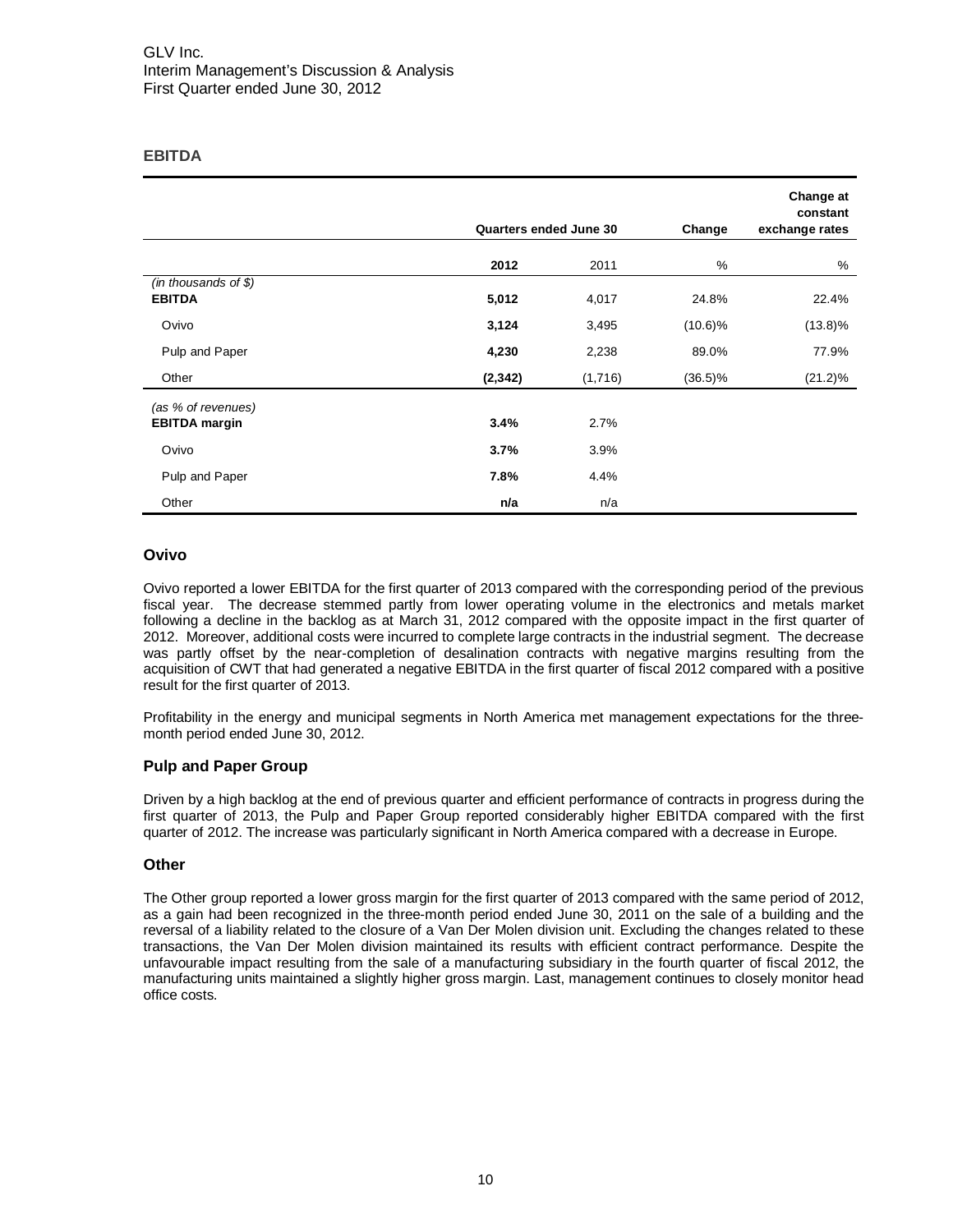## **Changes in normalized EBITDA and normalized EBITDA margin**

The graphs below show the changes in normalized EBITDA and normalized EBITDA margin for Ovivo and the Pulp and Paper Group for the twelve-month periods ended on the indicated dates. The results of periods prior to April 1, 2010 were prepared in accordance with Canadian generally accepted accounting principles, while the results for periods after March 31, 2010 have been prepared in accordance with IFRS.

#### **Ovivo**

The twelve-month period ended September 30, 2010 was adversely impacted by lower profit margins on contracts that were part of CWT's backlog when it was acquired at the end of November 2009 and the operating losses at the U.K. energy division in the second quarter of fiscal 2011.

For the twelve-month periods ended since December 31, 2010, the graph shows steady improvement in profitability until the second quarter of 2012, despite the unfavourable impact of the desalination segment in the fourth quarter of 2011 and in the first quarter of 2012 particularly.

The lower profitability for the twelve-month periods ended December 31, 2011 and March 31, 2012 and to a lesser extent the period ended June 30, 2012 stems mainly from significantly negative results in the food and beverage processing market and the Canadian subsidiary operating in the municipal and industrial segment, which mostly impacted the fourth quarter of 2012. The electronics and metals market also slowed; given the large value of contracts in this segment, operating volume can vary significantly from one period to another.

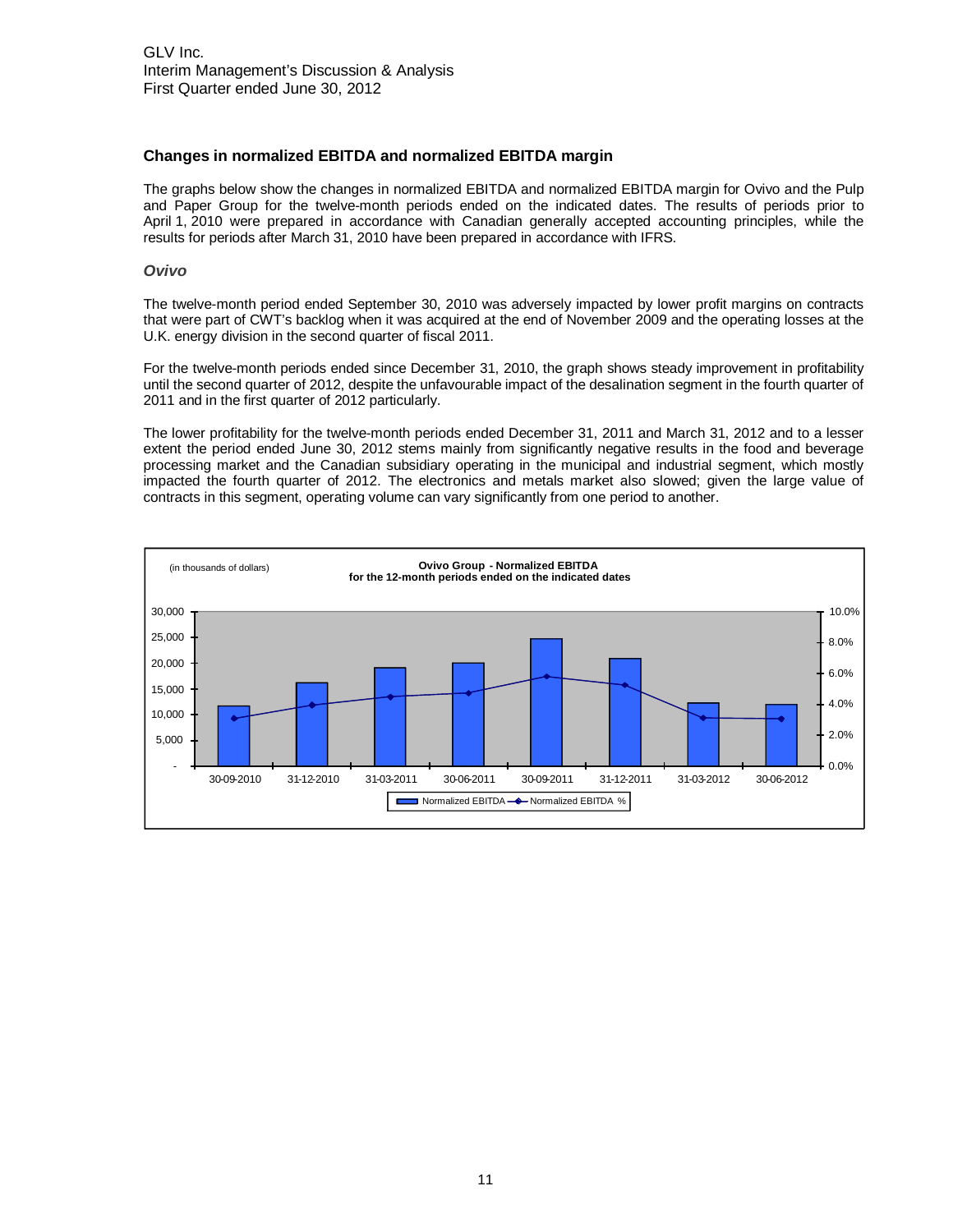# GLV Inc. Interim Management's Discussion & Analysis First Quarter ended June 30, 2012

# **Pulp and Paper Group**

For the Pulp and Paper Group, the graph highlights the impacts of the recovery in investments by paper manufacturers in fiscal 2011, temporarily hampered by lower profitability in the third quarter of 2012, with satisfactory results in the first two quarters and the fourth quarter of 2012, which were extended to the first quarter of 2013.



# **Amortization**

|                               | Quarters ended June 30 |       | Change     | Change at<br>constant<br>exchange rates |
|-------------------------------|------------------------|-------|------------|-----------------------------------------|
| (in thousands of $$$ )        | 2012                   | 2011  | %          | %                                       |
| <b>Total</b>                  | 3,131                  | 4,719 | $(33.7)\%$ | $(30.9)\%$                              |
| Property, plant and equipment | 1,295                  | 1,377 | (6.0)%     |                                         |
| Intangible assets             | 1,836                  | 3,342 | $(45.1)\%$ |                                         |

The amortization expense for the first quarter of 2013 was lower, primarily due to the recognition of an impairment loss for intangible assets during the fourth quarter of the previous fiscal year. Also, intangible assets associated with the CWT backlog were fully amortized during the first quarter of fiscal 2012, resulting in a lower expense amount.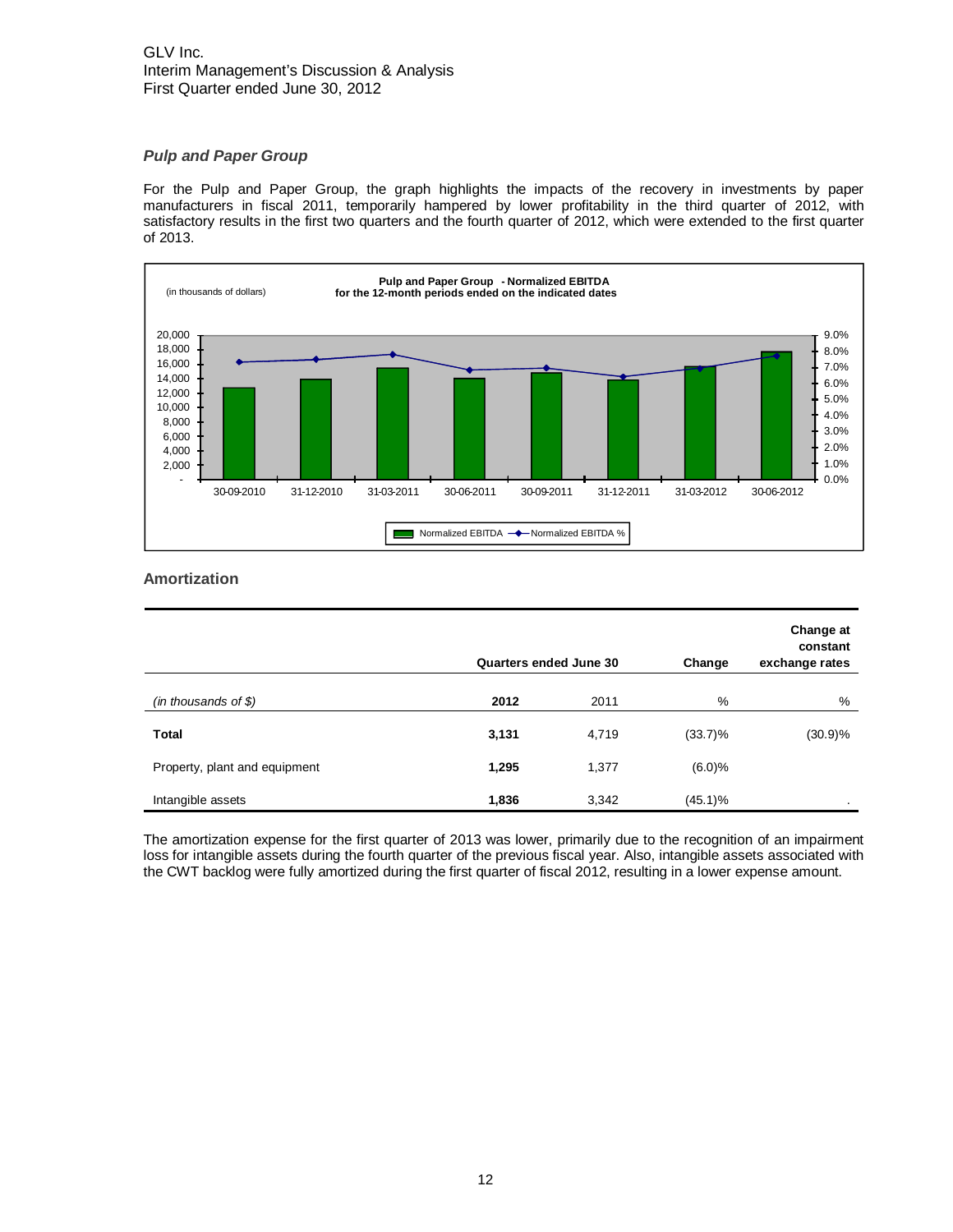# **Net financial expenses**

|                            | Quarters ended June 30 |       | Change     |
|----------------------------|------------------------|-------|------------|
| (in thousands of $$$ )     | 2012                   | 2011  | %          |
| Total                      | 1,830                  | 2,118 | $(13.6)\%$ |
| Interest on long-term debt | 1,378                  | 1,683 | $(18.1)\%$ |
| Interest income            | (194)                  | (53)  | 266.0%     |
| Other                      | 646                    | 488   | 32.4%      |

For the three-month period ended June 30, 2012, the Corporation recognized lower net financial expenses following the renewal of the credit facility under better borrowing conditions at the end of the third quarter of 2012. To a lesser extent, the repayment or cancellation of credit facilities at higher interest rates and the impact of the weakening of the euro against the Canadian dollar also contributed to the lower interest expense.

# **Foreign exchange loss (gain) and loss related to derivative financial instruments**

|                                                  | Quarters ended June 30 |         | Change |
|--------------------------------------------------|------------------------|---------|--------|
| (in thousands of $$)$                            | 2012                   | 2011    |        |
| Foreign exchange loss (gain)                     | 1.009                  | (2,539) | 3,548  |
| Loss related to derivative financial instruments | 1.901                  | 2,026   | (125)  |

The foreign exchange loss or gain results mainly from the translation effect of monetary items recognized in currencies other than the functional currencies of subsidiaries.

The foreign exchange loss for the first quarter of 2013 was mainly due to the weakening of the euro against the main currencies of the Corporation. In the same quarter of the previous fiscal year, the strengthening of the Swiss franc against the euro had generated a foreign exchange gain.

The loss related to derivative financial instruments recognized in the first quarter of 2013 is attributable to unrealized losses on foreign currency hedging contracts during the period and the unfavourable mark-to-market remeasurement of the total return swap based on the market price of Class A subordinate voting shares.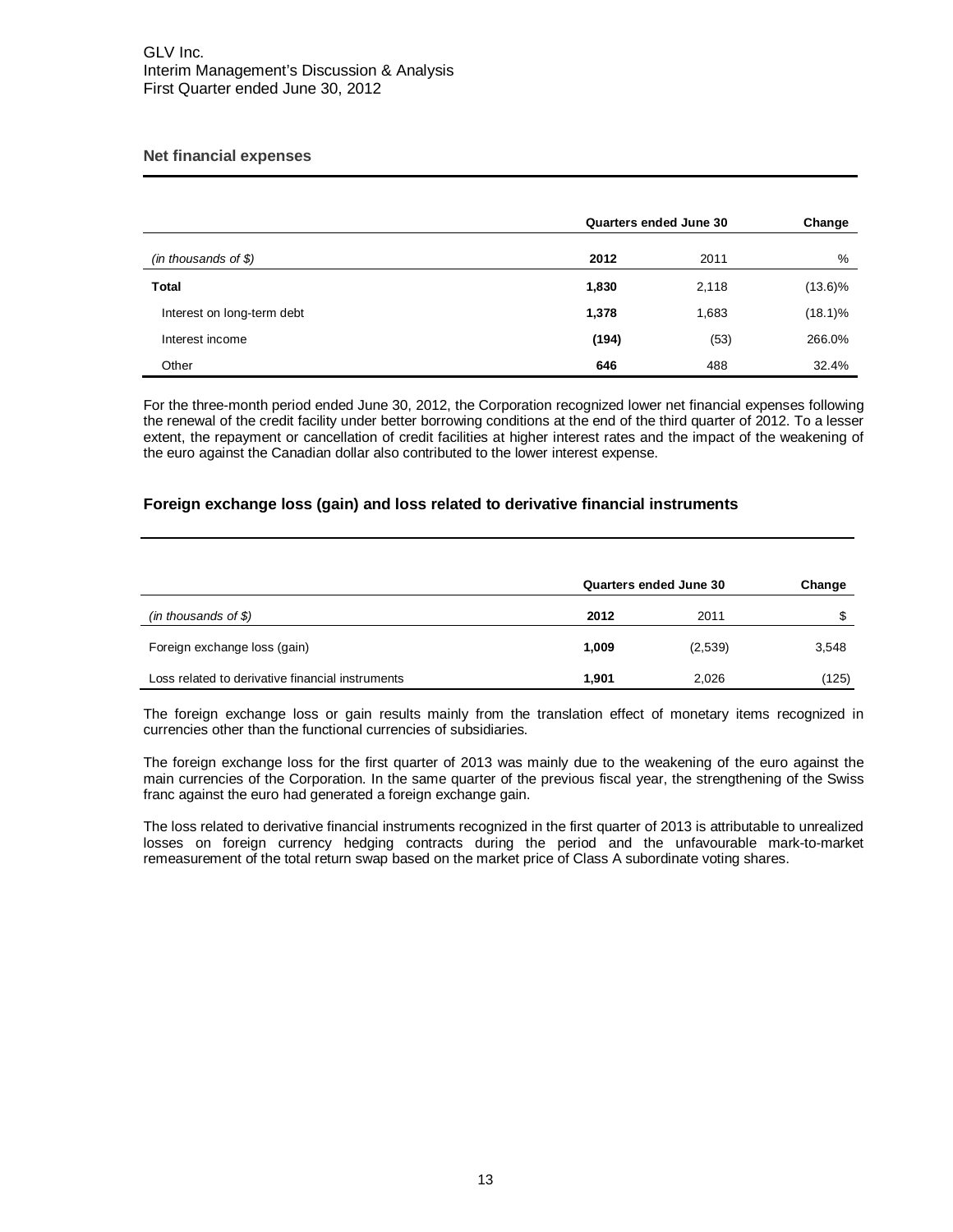## **Income taxes**

|                                            | Quarters ended June 30 | Change  |       |
|--------------------------------------------|------------------------|---------|-------|
| (In thousands of $$$ , except percentages) | 2012                   | 2011    |       |
| Loss before income taxes                   | (2, 859)               | (2,307) | (552) |
| Income tax expense                         | 2,448                  | 1.720   | 728   |
| Effective tax rate (%)                     | (85.6%)                | (74.6%) |       |
| Canadian statutory rate (%)                | 26.9%                  | 26.9%   |       |

The difference between the effective tax rate and the Canadian statutory rate resulted primarily from the current income tax expense in the U.S. and the valuation allowances for deferred tax assets of other subsidiaries. If these other subsidiaries report improved profitability in coming quarters, the Corporation will be able to make partial use of these deferred tax assets.

# **Net loss attributable to shareholders of GLV Inc.**

|                                                                                   | Quarters ended June 30 |         |
|-----------------------------------------------------------------------------------|------------------------|---------|
|                                                                                   | 2012                   | 2011    |
| $(in$ thousands of \$)                                                            |                        |         |
| Net loss attributable to shareholders of GLV Inc.                                 | (5, 540)               | (4,091) |
| (In \$ per share, basic and diluted)                                              |                        |         |
| Net loss attributable to shareholders of GLV Inc.                                 | (0.13)                 | (0.09)  |
| Weighted average number of participating shares outstanding <i>(in thousands)</i> | 44.092                 | 44,092  |

The unfavourable changes in the net loss of the Corporation between the first quarter of 2013 and the same quarter of the previous fiscal year, despite higher consolidated EBITDA and lower amortization expense, stem primarily from the impact of the foreign exchange loss and higher income tax expense.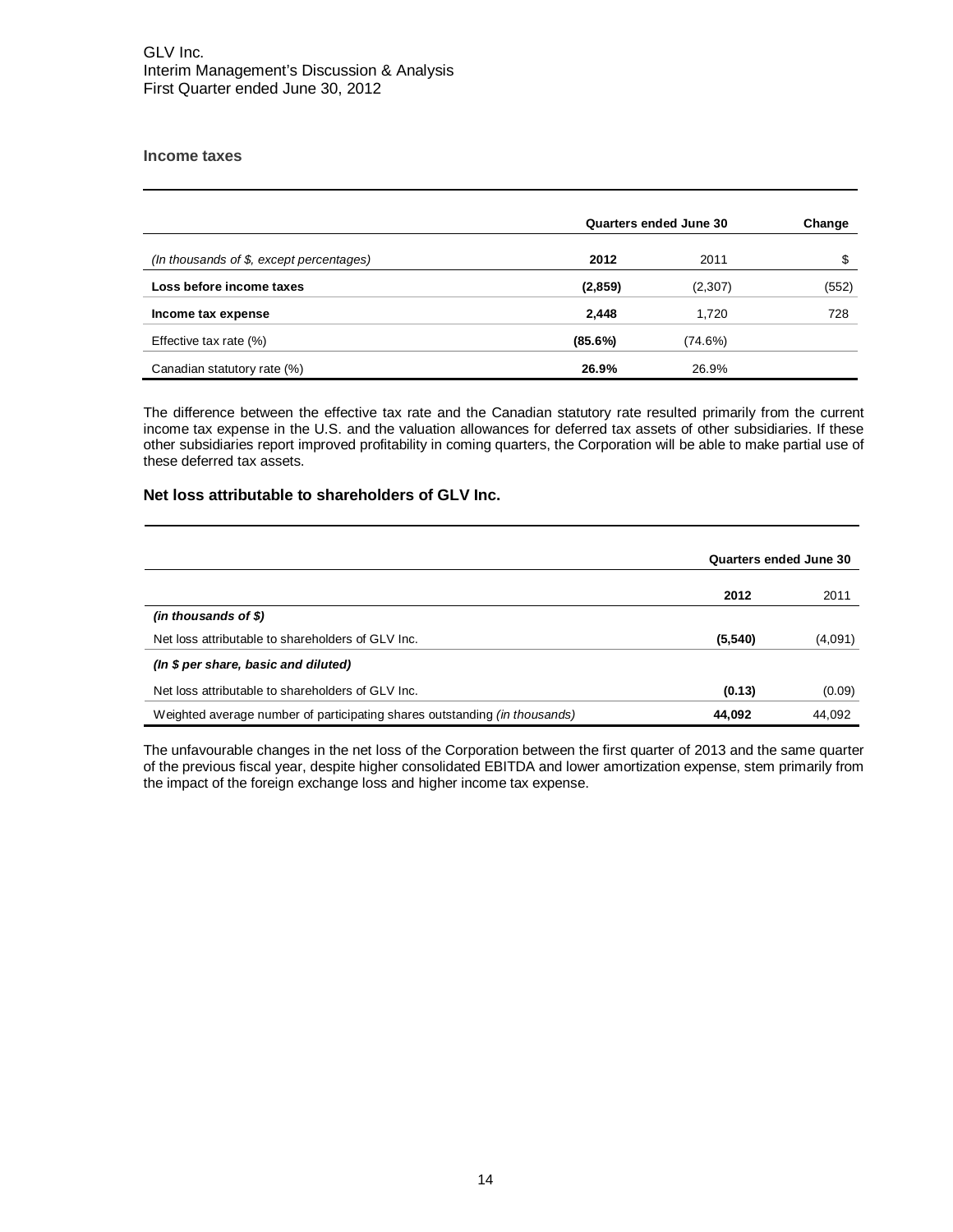# <span id="page-14-0"></span>**6. SUMMARY OF QUARTERLY PERFORMANCE**

|                                                                           |                         | Quarters ended      |                    |                                              |                         |                   |                      |                       |
|---------------------------------------------------------------------------|-------------------------|---------------------|--------------------|----------------------------------------------|-------------------------|-------------------|----------------------|-----------------------|
|                                                                           | Fiscal 2013             | Fiscal 2012         |                    |                                              |                         |                   | Fiscal 2011          |                       |
| (In thousands of $$$ , except<br>per share amounts)                       | <b>June 30,</b><br>2012 | 2012                | 2011               | March 31, December 31, September 30,<br>2011 | <b>June 30,</b><br>2011 | March 31,<br>2011 | December 31,<br>2010 | September 30,<br>2010 |
| Revenues                                                                  | 147,472                 | 173,614             | 161,663            | 173,916                                      | 150,421                 | 168,235           | 185,966              | 161,293               |
| <b>EBITDA</b>                                                             | 5,012                   | (2,666)             | 6,518              | 6,536                                        | 4,017                   | 8,921             | 10,669               | (2,539)               |
| Normalized EBITDA                                                         | 5,012                   | 2.274               | 6,894              | 7,318                                        | 4,017                   | 7,449             | 11,580               | (2,539)               |
| Operating income (loss)                                                   | 1,881                   | (46, 969)           | 3,078              | 3,447                                        | (702)                   | 3,615             | 6,121                | (6,931)               |
| Normalized operating income<br>(loss)                                     | 1,881                   | (1, 107)            | 3,454              | 4,229                                        | (702)                   | 2,754             | 7,032                | (6,931)               |
| Net (loss) earnings<br>attributable to shareholders<br>of GLV Inc.:       |                         |                     |                    |                                              |                         |                   |                      |                       |
| From continuing operations<br>per share (basic and diluted)               | (5,540)<br>(0.13)       | (52, 846)<br>(1.20) | (1,570)<br>(0.04)  | 4,359<br>0.10                                | (4,091)<br>(0.09)       | (4,866)<br>(0.11) | 3,453<br>0.07        | (7, 148)<br>(0.16)    |
| From normalized continuing<br>operations<br>per share (basic and diluted) | (5, 540)<br>(0.13)      | (6,984)<br>(0.16)   | (1, 194)<br>(0.03) | 5,141<br>0.11                                | (4,091)<br>(0.09)       | (5,799)<br>(0.13) | 4,187<br>0.09        | (7, 148)<br>(0.16)    |
| From discontinued operations<br>per share (basic and diluted)             |                         |                     |                    |                                              |                         | (3,680)<br>(0.08) | (4, 108)<br>(0.09)   | (2,041)<br>(0.05)     |
| <b>Total</b><br>per share (basic and diluted)                             | (5,540)<br>(0.13)       | (52, 846)<br>(1.20) | (1,570)<br>(0.04)  | 4,359<br>0.10                                | (4,091)<br>(0.09)       | (8,546)<br>(0.19) | (655)<br>(0.02)      | (9, 189)<br>(0.21)    |
| Net earnings (loss)<br>attributable to non-<br>controlling interests      |                         | 76                  | 10                 | (36)                                         | 18                      | 316               | (93)                 | (503)                 |
| Net (loss) earnings                                                       | (5,540)                 | (52, 770)           | (1,560)            | 4,323                                        | (4,073)                 | (8,230)           | (748)                | (9,692)               |

**Quarters ended** 

The Corporation's quarterly results are exposed to economic conditions and are not necessarily comparable from quarter to quarter. The following events had an important impact on the results:

- Significant operational issues of an Ovivo energy subsidiary in the U.K. which generated significant operating losses mainly in the second and fourth quarters of fiscal 2011;
- The recognition in the last quarter of 2011 and the first two quarters and the fourth quarter of 2012 of additional costs required to complete some desalination contracts resulting from the acquisition of CWT;
- Impact of more challenging global economic conditions for certain business segments of the Corporation since the third quarter of 2012, although the Pulp and Paper Group reported sound results, offset by a disappointing performance by Ovivo in the fourth quarter of 2012;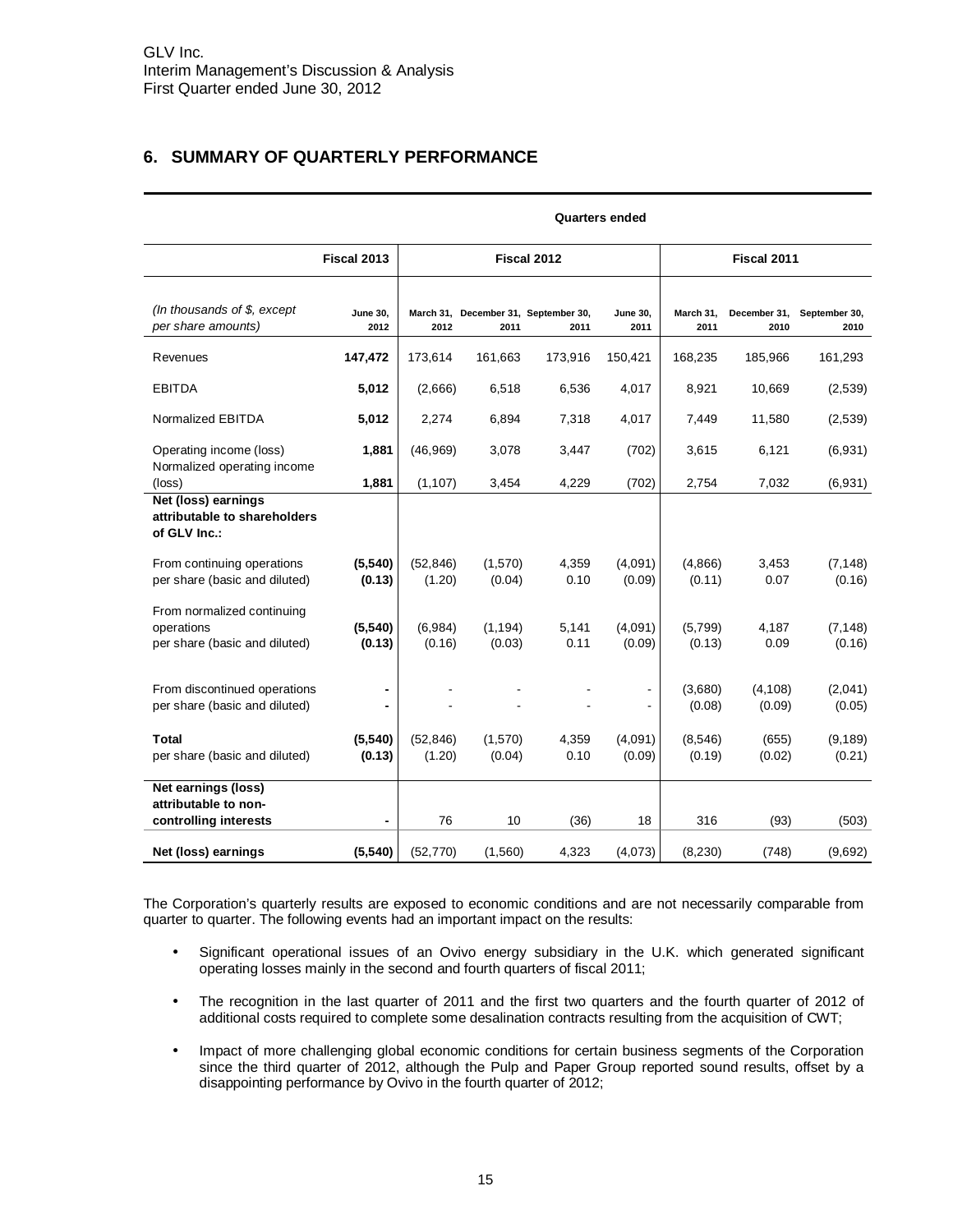<span id="page-15-0"></span>• Return to a positive normalized EBITDA and operating income for Ovivo in the first quarter of 2013, despite lower revenues, resulting from efficient performance of contracts in progress and tight cost control.

# **7. FINANCIAL SITUATION AND CASH FLOWS**

After deducting net additions to property, plant and equipment, cash flows used in the first quarter of 2013 totalled \$16.2 million (\$0.37 per share, basic and diluted), compared with \$7.5 million (\$0.17 per share, basic and diluted) for the same quarter of the previous fiscal year.

|                                                                             | Quarters ended June 30 |          |
|-----------------------------------------------------------------------------|------------------------|----------|
| (In thousands of \$, except per share amounts)                              | 2012                   | 2011     |
| Cash flow generated from operations before the net change in non-cash items | 1.844                  | 1,603    |
| Net change in non-cash items related to operations                          | (19, 335)              | (9,018)  |
| Additions to property, plant and equipment, net of disposals                | 1.333                  | (72)     |
| Cash flows used                                                             | (16, 158)              | (7, 487) |
| per share (basic and diluted)                                               | (0.37)                 | (0.17)   |

# **Impact of net change in non-cash items related to operations**

|                                                                            | Quarter ended June 30 |
|----------------------------------------------------------------------------|-----------------------|
| (in thousands of $$$ )                                                     | 2012                  |
| Trade and other receivables                                                | 5,374                 |
| Inventories                                                                | (1,044)               |
| Contracts in progress                                                      | 1,872                 |
| Prepaid expenses                                                           | (287)                 |
| Accounts payable and accrued liabilities, provisions and other liabilities | (24, 402)             |
| Deferred revenues                                                          | (3,938)               |
| Income taxes receivable/payable                                            | 3,090                 |
|                                                                            | (19, 335)             |

The \$19.3 million negative impact on cash flows resulting from changes in non-cash items, related to operations during the quarter ended June 30, 2012, is mainly attributable to lower accounts payable and accrued liabilities, provisions and other liabilities, due to supplier payment schedules and the slowdown in operations for certain entities during the period. These impacts were partly offset by lower trade and other receivables, owing primarily to stronger trade account collections management during the quarter. Income tax recovery also had a favourable impact on cash flows.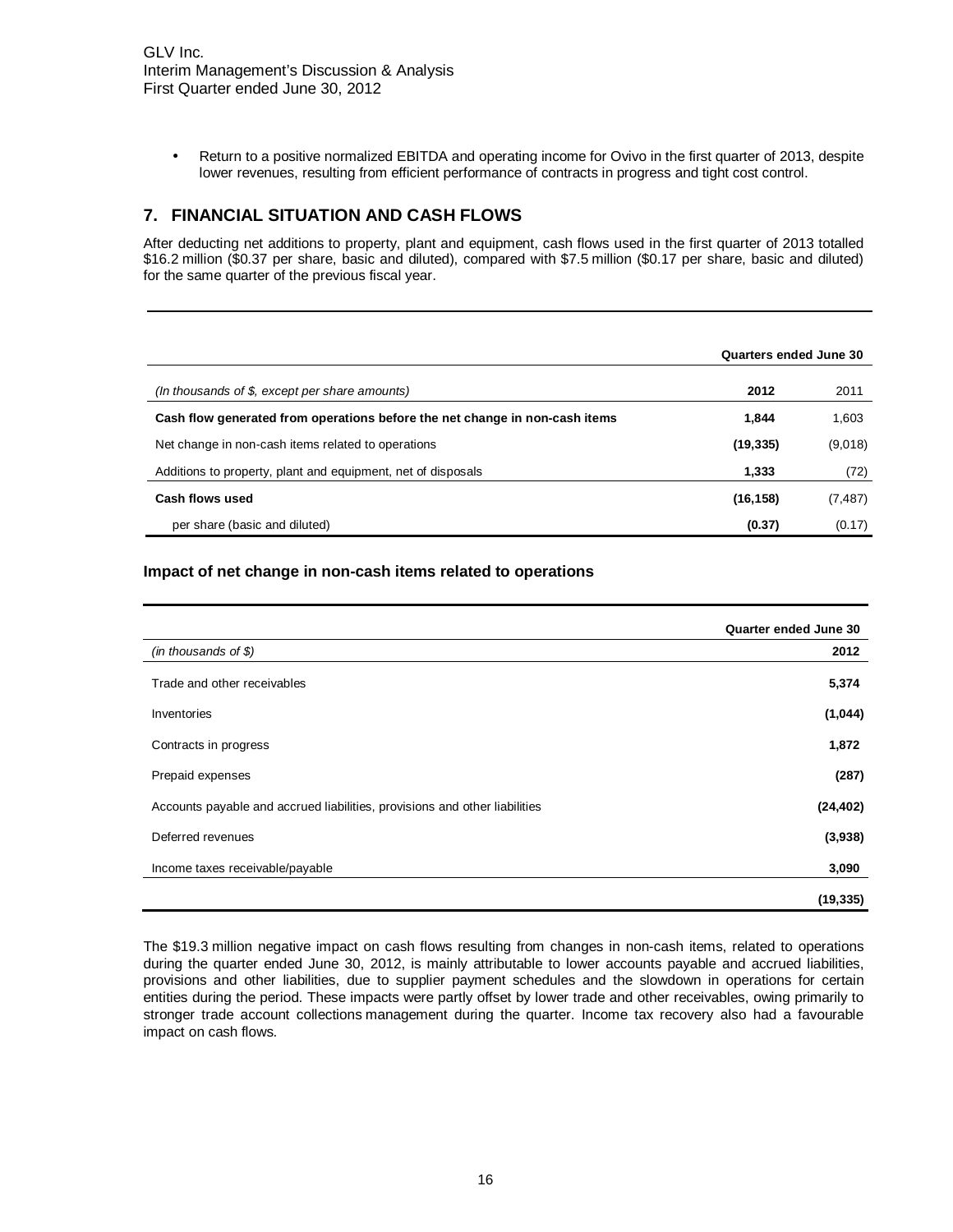The net working capital position stood at \$121.1 million as at June 30, 2012, representing a ratio of 1.56 as at that date, compared with \$129.8 million and a ratio of 1.57 as at March 31, 2012. The Corporation's total assets amounted to \$499.5 million as at June 30, 2012, compared with \$523.2 million as at March 31, 2012, a decrease attributable mainly to cash and cash equivalents, and trade and other receivables. Generally, management seeks to maintain its working capital ratio at approximately 1.50, which represents an adequate level given the Corporation's business model, by ensuring that a reasonable amount of cash is available to support operations. The Corporation continues to focus on optimizing management of current trade receivables to maximize the resulting cash flows and thereby reduce financial expenses.

Exchange rate fluctuations during the first quarter of 2013 resulted in a negative change in the remeasurement of cash items and cash equivalents totalling \$0.2 million.

The net change in cash flows used in the first quarter of fiscal 2013 resulted in a \$9.2 million decrease in cash and cash equivalents.

#### **Investing activities**

Investing activities generated net cash flows of \$0.5 million for the first quarter of 2013 while cash flows amounting to \$0.5 million were used in the corresponding quarter of the previous fiscal year. During the first quarter of 2013, the Corporation sold a building held for sale for a consideration of \$2.2 million.

#### **Additional comments on financial position**

|                                           | As at June 30, 2012 | As at March 31, 2012 |
|-------------------------------------------|---------------------|----------------------|
| (in thousands of $$$ , except ratio)      |                     |                      |
| Long-term debt, including current portion | 88,250              | 80,932               |
| Cash and cash equivalents                 | (26, 359)           | (35, 583)            |
| <b>Total net debt</b>                     | 61,891              | 45,349               |
| Equity                                    | 181,256             | 186,461              |
| Invested capital                          | 243,147             | 231,810              |
| Total net debt to invested capital ratio  | 25.5%               | 19.6%                |

As at June 30, 2012, the Corporation's total debt amounted to \$88.3 million compared with \$80.9 million as at March 31, 2012. Net of cash and cash equivalents, GLV's total net debt as at June 30, 2012 stood at \$61.9 million for a total net debt to invested capital ratio of 25.5%, compared with total net debt of \$45.3 million and a 19.6% ratio as at March 31, 2012. Due to their maturities, non-convertible European debentures are presented as short-term liabilities in the unaudited interim condensed consolidated financial statements as at June 30, 2012.

As at June 30, 2012, the cash position and bank credit facilities were sufficient to fund operations. Moreover, all financial ratios met the requirements under current credit agreements with GLV's banking institutions. Where there are special or non-recurring items, the terms of these credit agreements require an adjustment to normalized EBITDA to determine financial ratios. Accordingly, as at June 30, 2012, financial ratios were calculated using normalized EBITDA as defined in the agreements, which includes, for example, the operating results of the past twelve months ended June 30, 2012 of entities of which the shares were acquired and excludes the operating results of the past twelve months ended June 30, 2012 of private entities whose shares or certain assets were sold, as well as restructuring costs and other special items.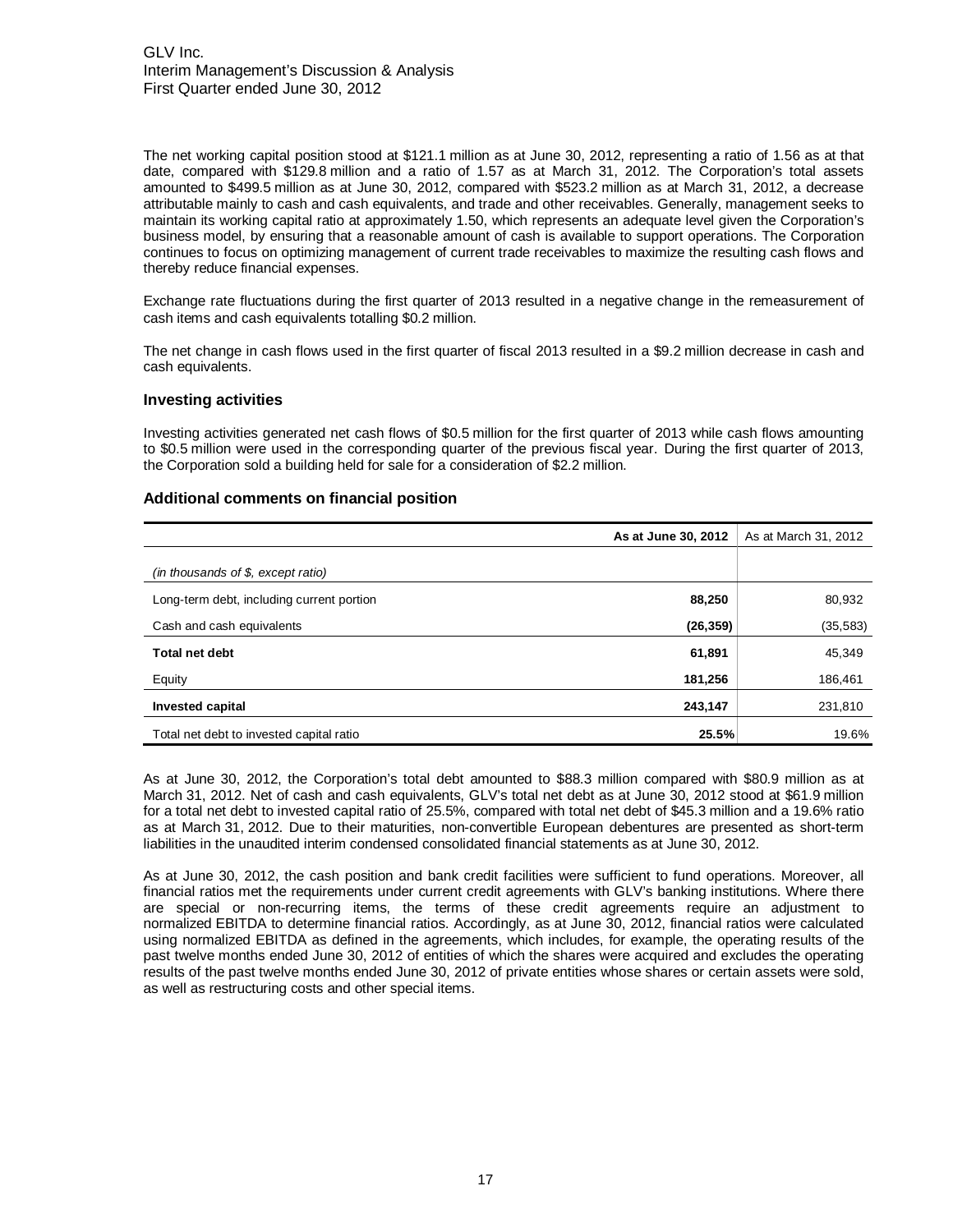## <span id="page-17-0"></span>**Share capital information and stock-based compensation**

| Balances as at June 30 and August 9, 2012 | Authorized | Number of shares issued<br>and outstanding |
|-------------------------------------------|------------|--------------------------------------------|
|                                           |            |                                            |
| Class A subordinate voting shares         | Unlimited  | 41,911,194                                 |
| Class B multiple voting shares            | Unlimited  | 2,180,705                                  |
| Preferred shares                          | Unlimited  |                                            |
|                                           |            | 44,091,899                                 |

As at June 30, 2012, following the cancellation of 25,000 options, the number of outstanding stock options to acquire Class A subordinate voting shares under the Corporate' stock option plan stood at 2,142,589 (2,167,589 as at March 31, 2012) of which 1,167,389 (1,124,789 as at March 31, 2012) were exercisable based on the time requirement, notwithstanding achievement of target prices when the requirement applies.

During the first quarter of 2013, 3,700 Class B multiple voting shares were converted into Class A subordinate voting shares.

For further information, refer to notes 7 and 8 to the unaudited interim condensed consolidated financial statements accompanying this interim MD&A.

# **8. BACKLOG AND OUTLOOK**

|                        | June 30, 2012 | March 31, 2012 | Change     | Change at constant<br>exchange rates |
|------------------------|---------------|----------------|------------|--------------------------------------|
| $(in$ thousands of \$) |               |                | %          | %                                    |
| <b>Total</b>           | 343,348       | 354,796        | (3.2)%     | (3.2)%                               |
| Ovivo                  | 277,418       | 272,418        | 1.8%       | 2.0%                                 |
| Pulp and Paper         | 56,787        | 70,345         | $(19.3)\%$ | $(19.8)\%$                           |
| Other                  | 9,143         | 12,033         | $(24.0)\%$ | $(22.9)\%$                           |

#### **Ovivo**

Ovivo's backlog amounted to \$277.4 million as at June 30, 2012, higher than the level for the previous quarter. The increase is significant for the energy market but less for the municipal segment in North America. Despite a slightly lower backlog for the municipal segment, due to delays in awarding longer-term contracts, tendering activity in Europe, the Middle East and Africa was maintained, suggesting a favourable outlook for the coming quarters. The pulp and paper division also recorded a decrease.

Although new projects awarded in the electronics and metals market were fewer than expected in the past quarters, tendering activity was maintained and management remains positive about winning new contracts in the near future. Moreover, the opening of service centres in Texas and New York State during the previous fiscal year has made it possible to extend the aftermarket services offering.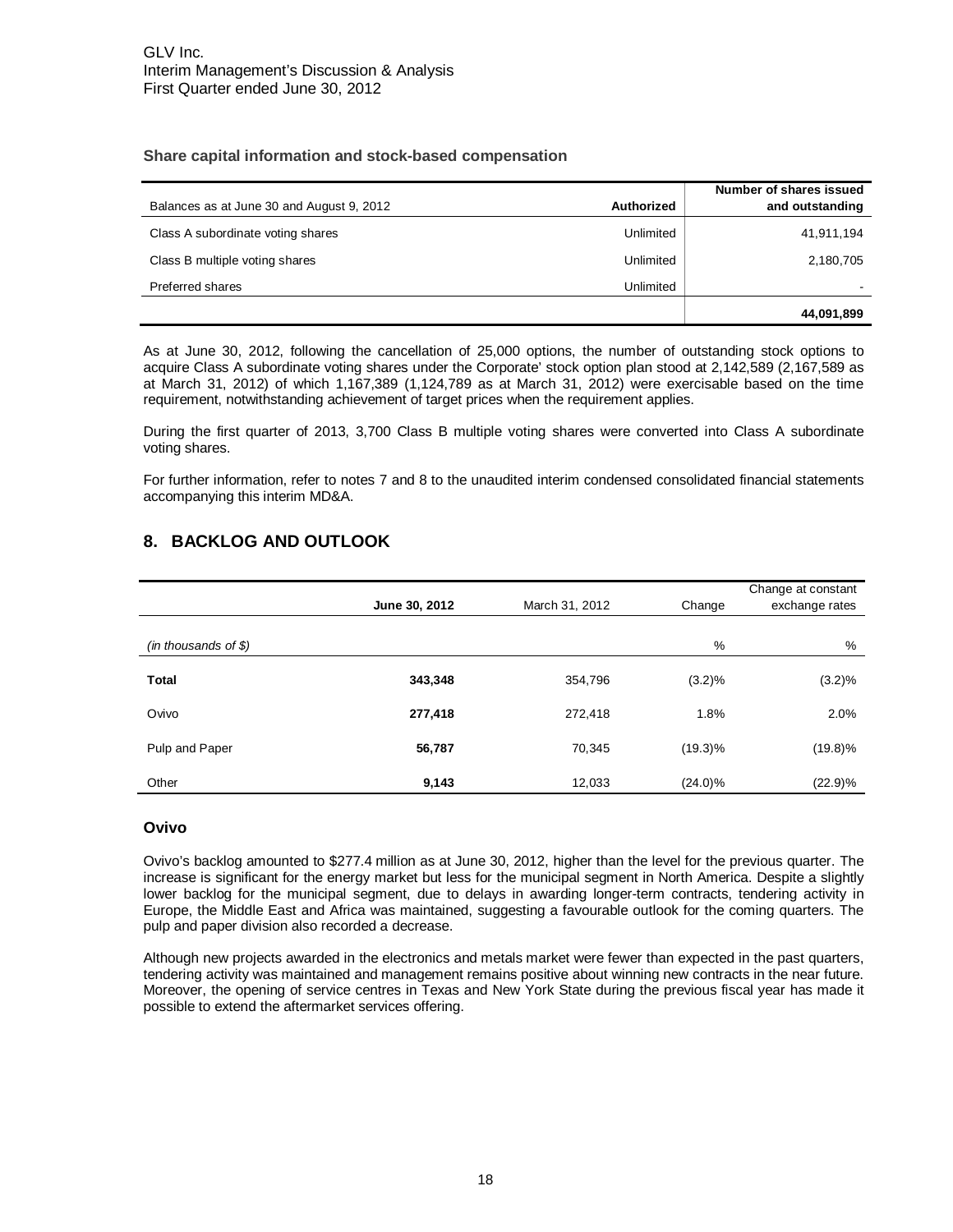The implementation of Ovivo's new business strategy over the coming quarters should favour a return to sustained profitability for the group, focusing on its target markets, aftermarket services offering, and prioritizing projects without a construction component except for a few entities with a proven track record in managing such projects. The target markets will be energy, the electronics and metals segments, the municipal segment in Europe, the Middle East and Africa and the municipal segment in North America. Management will consider other markets based on regional opportunities, performance history and the presence of established clients.

The changes to the operational structure resulting from this significant shift will lead to a review of the purpose of certain entities. Regional centres will be created in the U.K., Germany, Switzerland and the U.S. to generate operational and administrative synergies. Certain entities with an established business volume will continue their operations. Other subsidiaries will serve as sales offices where business opportunities exist. As a result, even though annual revenues could be expected to decline by about \$50 million, overall profitability should improve, moving towards management's profitability targets for the whole group.

Economic conditions combined with the completion of some contracts with negative margins will unfavourably impact operating results of the fiscal year. Such impact should be limited as synergies resulting from the refocusing plan and the ongoing procurement strategy will improve profitability during the fiscal year.

# **Pulp and Paper Group**

Despite a satisfactory level of tendering activity, the Pulp and Paper Group's backlog declined significantly compared with the previous quarter due to the slowdown in Europe and China. Aftermarket services remain significant for the group and greater efforts will be made in this segment in Europe in the coming quarters.

With the completion of the operational integration of the acquisition made in the third quarter of the previous fiscal year, the integrated service offering provides a positive outlook for the pulp recycling technology.

Given the current backlog and tendering activity, the review of operating performance to identify additional initiatives to generate synergy will continue. International procurement and outsourcing strategy continues to be a priority to enhance profit margins.

#### **Other**

For the Van Der Molen division, the objective for 2013 is to maintain a satisfactory level of business volume to ensure profitability despite a more difficult business environment resulting from economic uncertainty. During the past two fiscal years, this division was able to regain its credibility in the market by focusing on client relationships and excellent contract performance. In the current fiscal year, the objective is to further develop aftermarket services given the vast pool of operating equipment.

For the two manufacturing units, the objective for 2013 is to achieve an acceptable level of profitability as economic conditions are likely to have an unfavourable impact on their business volume.

Finally, head office costs are projected to remain comparable to the level of fiscal 2012.

#### **Overall outlook**

Economic uncertainty in recent quarters has delayed the awarding of new infrastructure contracts in several regions of the world where the Corporation operates, directly impacting the backlog. Given this slowdown, the global economic conditions, and the potential negative impact of the weakening of the euro on revenues level, management maintains conservative business forecasts for upcoming quarters. Management is closely monitoring global economic conditions to ensure that the Corporation has sufficient flexibility to adapt to any fluctuations in demand and changes in business outlook.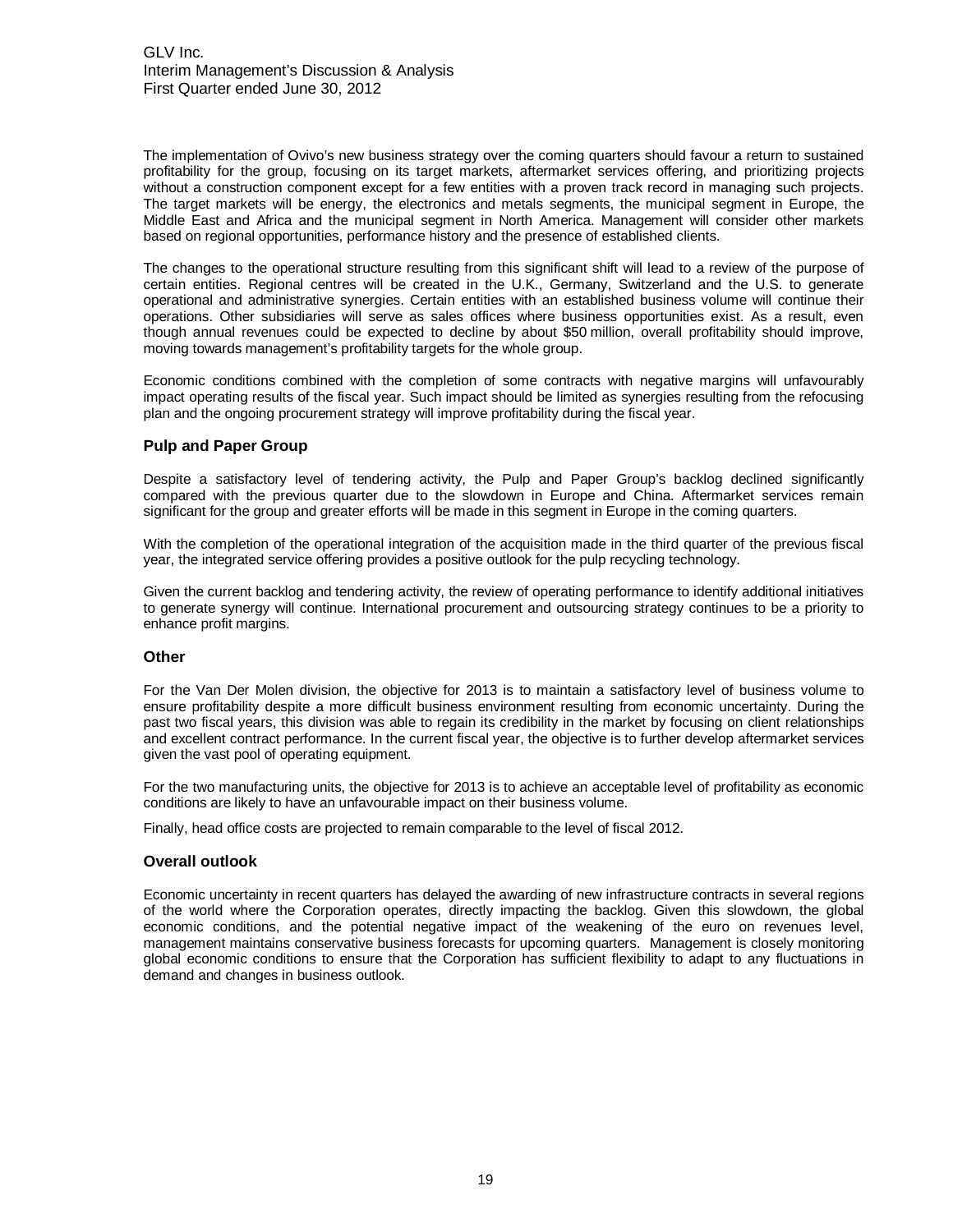<span id="page-19-0"></span>Streamlining measures implemented in the fourth quarter and the initiatives resulting from Ovivo's refocusing plan announced in this MD&A should allow the two core operating groups of the Corporation to intensify its efforts in the target markets as well as on the aftermarket services segment where demand generally holds steady when new equipment investments slow down. The Corporation's primary goal remains improving the financial performance and competitive positioning of its two core operating groups to expand their share of their existing geographic markets.

For fiscal 2013 as a whole, assuming exchange rates remain stable at current levels and in light of the outlook in the segments serviced by all groups, the Corporation expects consolidated revenues to range from \$600 million to \$650 million.

GLV remains focused on its objective of long-term value creation for its shareholders. To do so, it will rely primarily on Ovivo's strategy to refocus on four key markets in an industry with strong growth potential: organic resulting from increasing world demand for water, as well as growth from acquisitions due to the highly fragmented nature of the industry. Given its overall financial performance and flexibility to adjust to economic conditions, the Pulp and Paper Group continues to be a major component of our corporate strategy. Moreover, GLV benefits a satisfactory financial position and an adequate capital structure to support current operations and pursue development projects.

# **9. RISKS AND UNCERTAINTIES**

Risks and uncertainties as well as risk management practices are discussed in section 10, "Risks and Uncertainties" of the MD&A for the fiscal year ended March 31, 2012.

Management has observed no material changes regarding risks and uncertainties and has made no changes to its risk management practices since the beginning of the fiscal year.

# **10. ACCOUNTING POLICIES**

#### **(a) Critical accounting policies and estimates**

The unaudited interim condensed consolidated financial statements of the Corporation for the three-month period ended June 30, 2012 have been prepared in accordance with IAS 34, Interim Financial Reporting, which form part of IFRS issued by the International Accounting Standards Board ("IASB").

The accounting policies used in the unaudited interim condensed financial statements are the same as and are applied consistently with those presented in note 2 to the annual consolidated financial statements as at March 31, 2012.

The preparation of the Corporation's unaudited interim condensed consolidated financial statements in accordance with IFRS requires management to exercise judgment in developing estimates and making forward-looking assumptions that affect the amounts reported in the consolidated financial statements. Actual results could give rise to significant adjustments to the reported amounts of assets, liabilities and earnings (loss) in subsequent periods. The Corporation's most significant estimates and assumptions for the three-month period ended June 30, 2012 are the same as those presented in note 2(c) to the annual consolidated financial statements as at March 31, 2012.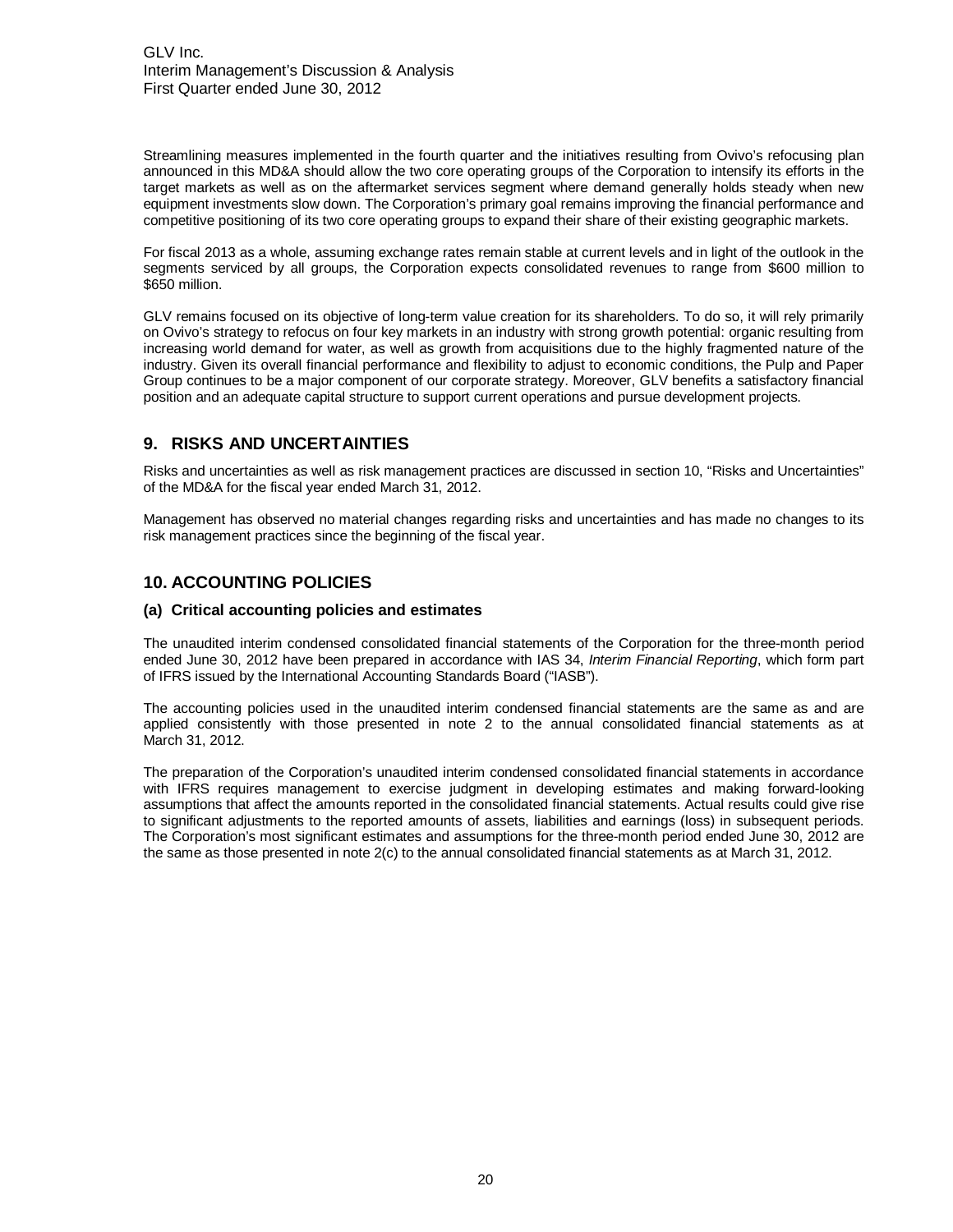# **(b) Future changes in accounting policies**

#### **IFRS 7, Financial Instruments: Disclosures**

In December 2011, the IASB amended this standard to set out additional disclosure requirements regarding the offsetting of financial assets and financial liabilities. The standard was also amended to reflect the effects of adopting IFRS 9, Financial Instruments.

#### **IFRS 9, Financial Instruments**

In November 2009, the IASB released IFRS 9, Financial Instruments, which provides a model for the recognition, classification and measurement of financial instruments, replacing the guidance set out in IAS 39, Financial Instruments: Recognition and Measurement. In December 2011, it was determined that the standard will be effective for fiscal years beginning on or after January 1, 2015.

#### **IFRS 10, Consolidated Financial Statements**

On May 12, 2011, the IASB released IFRS 10, Consolidated Financial Statements, which provides for a single consolidation model based on a qualitative definition of control, replacing the guidance set out in IAS 27, Consolidated and Separate Financial Statements, and SIC 12, Consolidation – Special Purpose Entities.

#### **IFRS 11, Joint Arrangements**

On May 12, 2011, the IASB released IFRS 11, Joint Arrangements, which supersedes IAS 31, Interests in Joint Ventures, and SIC 13, Jointly Controlled Entities: Non-Monetary Contributions by Venturers. This standard prohibits consolidating joint ventures using the proportionate consolidation method and eliminates the distinction between jointly controlled assets and jointly controlled operations.

#### **IFRS 13, Fair Value Measurement**

On May 12, 2011, the IASB released IFRS 13, Fair Value Measurement, which provides a single definition of fair value, eliminating inconsistencies between other definitions set out in various existing standards (financial instruments, property, plant and equipment, investment properties, etc.). In addition, the standard carries forward fair value disclosure requirements for financial instruments and extends their scope to all items measured at fair value.

# **IAS 19, Employee Benefits**

The amendments to IAS 19 affect, among other things, the recognition of defined benefit expense and the presentation of the revaluation component in other comprehensive income (loss), which eliminates the previously available option under IAS 19 to recognize or defer changes in the accrued benefit obligation and the fair value of plan assets directly through the statement of earnings (loss). IAS 19 also introduces a net interest cost approach which replaces expected return on plan assets and interest expense related to the defined benefit obligation by a single net interest cost component computed by multiplying the net defined benefit asset or liability recognized by the discount rate used to determine the defined benefit obligation. In addition, total past service costs will now be recognized through earnings (loss) when the plan is amended with deferral to future service periods no longer permitted.

# **IAS 28, Investments in Associates and Joint Ventures**

The amendments to IAS 28 prohibit proportionate consolidation of interests in associates and joint ventures. Use of the equity method will be mandatory. Under this method, the investment in an associate or a joint venture is initially recognized at cost and the carrying amount is increased or decreased to recognize the investor's share of net earnings (loss) of the investee after the date of acquisition. These amendments will not have any impact on the Corporation's financial statements given that the interests in joint ventures are already recognized using the equity method.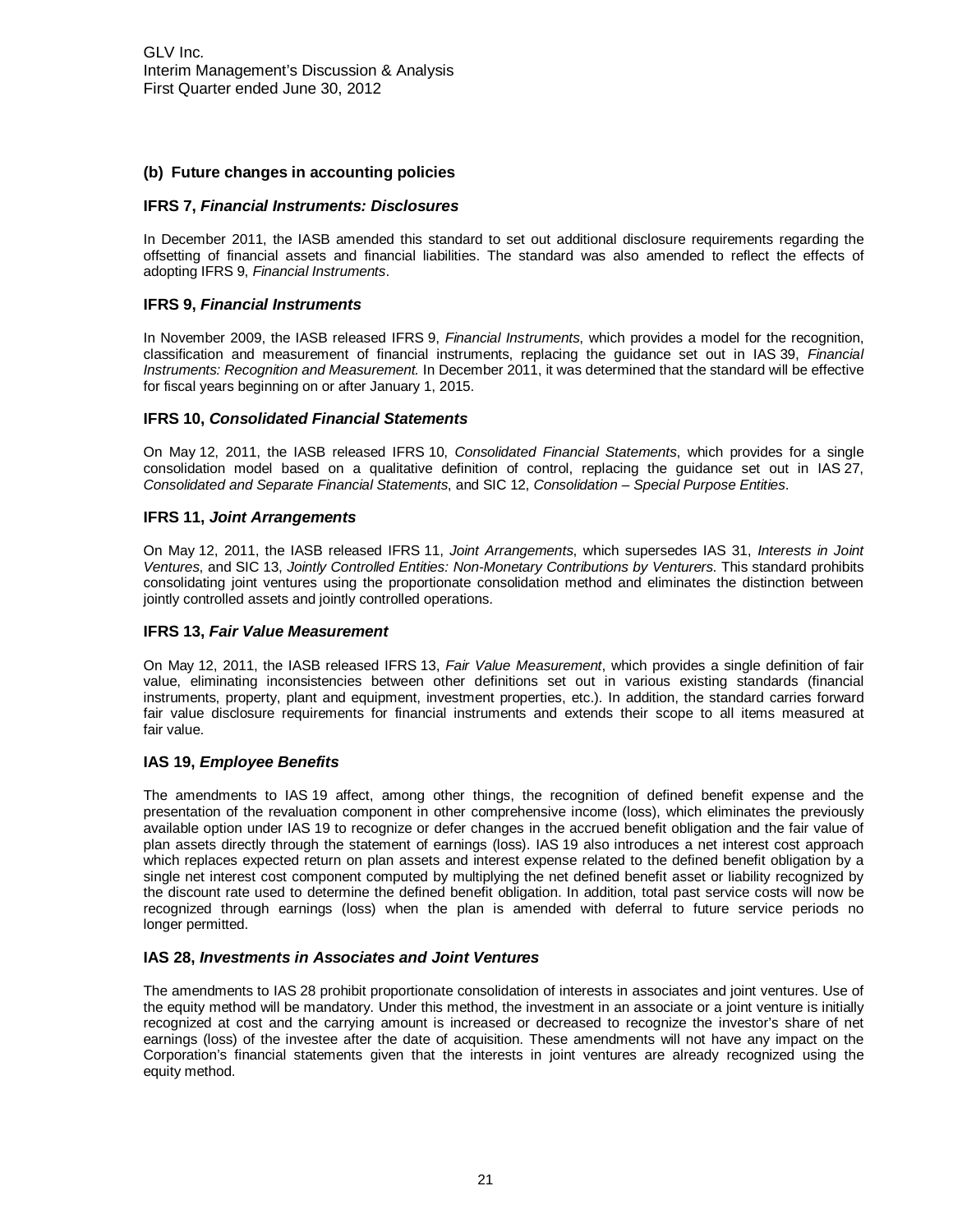# <span id="page-21-0"></span>**IAS 32, Financial Instruments: Presentation**

In December 2011, the IASB amended this standard for consistency in the application of certain financial asset and financial liability offsetting criteria.

The Corporation has not yet assessed the effects of adopting these new standards (except for IAS 28), which are effective for fiscal years beginning on or after January 1, 2013, save IAS 32 and IFRS 9, which are effective for fiscal years beginning on or after January 1, 2014 and 2015, respectively.

# **11. RECONCILIATION OF NON-IFRS FINANCIAL MEASURES**

The financial information presented in this interim MD&A, including tabular amounts, is prepared in accordance with IFRS. The information contained in the interim MD&A also includes some figures that are non-IFRS financial measures, specifically:

- **EBITDA**: net earnings (loss) before amortization, net financial expenses, foreign exchange loss (gain), loss (gain) related to derivative financial instruments, income taxes and share of loss (gain) in joint ventures;
- **Normalized EBITDA**: EBITDA before items recorded outside the normal course of business, including restructuring costs;
- **Normalized net earnings (loss)**: earnings (loss) before items recorded outside the normal course of business, including restructuring costs;
- **Cash flows provided by (used in):** cash flows from operating activities, less additions to property, plant and equipment (net of disposals);
- **Cash flows provided by (used in) per share:** free cash flow (negative free cash flow) divided by the weighted average number of participating shares outstanding during the reporting period.

Such measures enable management to assess the operational and financial performance of its operating divisions. These measures are also commonly used by the financial community to analyze and compare the performance of companies engaged in the same industries. However, they are not intended to be regarded as alternatives to other financial performance measures or to the statement of cash flows as indicators of liquidity. They are not intended to represent funds available for debt service, dividends, reinvestment or other discretionary uses, and should not be considered in isolation or as a substitute for other performance measures calculated under IFRS. Management's definition of these measures may differ from similarly titled measures reported by other companies.

To assess the annual growth in revenues excluding the impact of business acquisitions or disposals, the Corporation uses the organic growth measure. The organic growth is computed by eliminating the impact of revenue from acquisitions or disposals with the comparative period of the previous fiscal year, at constant exchange rates.

The Corporation's backlog consists of firm orders supported, as the case may be, by a signed contract, a purchase order or an advance receipt on a contract. Under certain circumstances, management may decide to include a contract in the backlog even though the contract has not been signed if the stages to be completed are administrative in nature or deemed not to be significant. Management may also decide to defer recognition of a contract in the backlog if, for instance, there are risks that the order could be cancelled or delayed, or that the collection of the selling price is exposed to risks. In that case, the order in question will normally be added to the backlog only upon collection of part of the selling price in the form of advance receipts on a contract, or when management has a reasonable degree of comfort thereof. Management may also decide to record a general reserve accounting for its assessment of the various risks related to the orders recognized in the backlog.